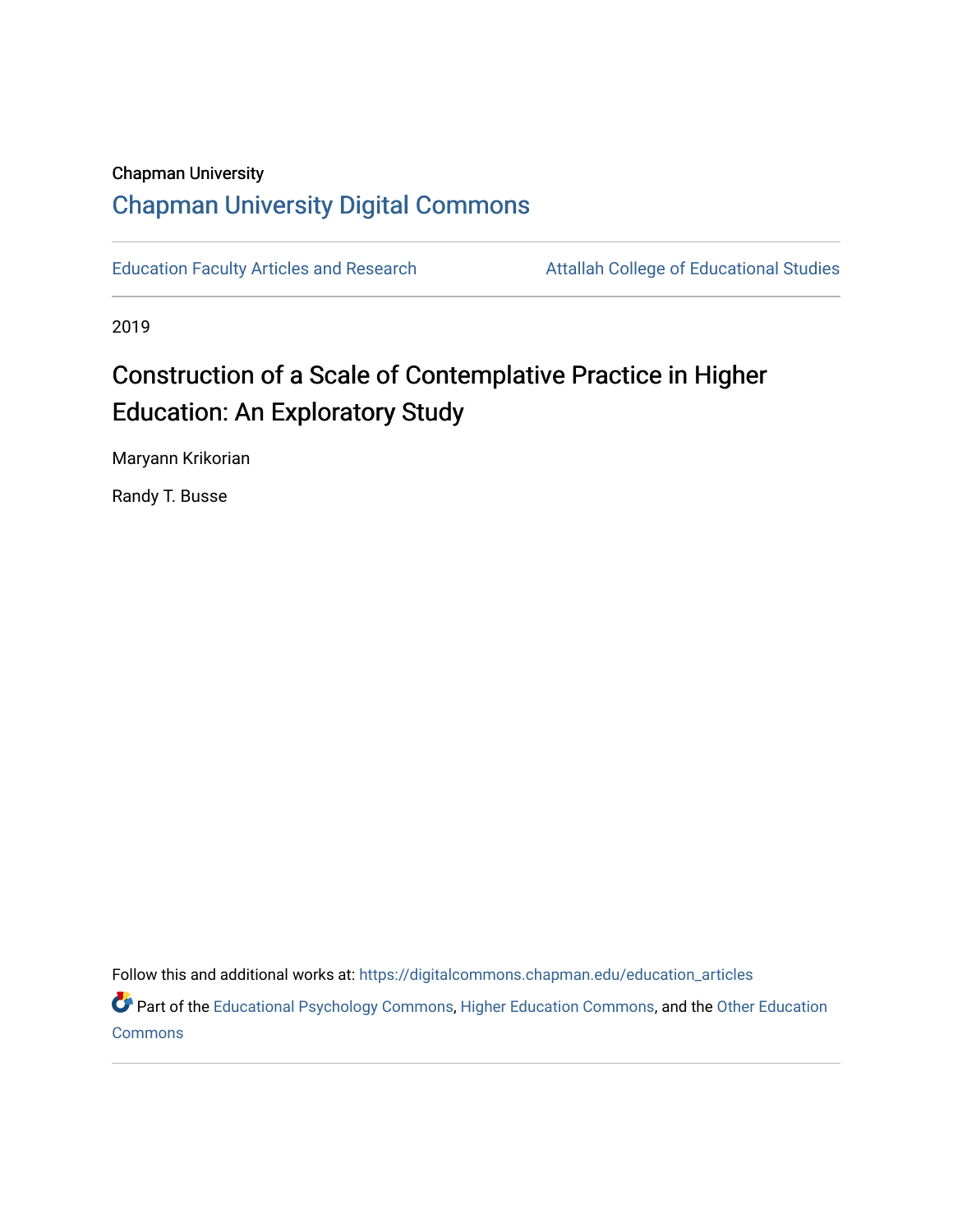# Construction of a Scale of Contemplative Practice in Higher Education: An Exploratory Study

# **Comments**

This article was originally published in [The Journal Of Contemplative Inquiry](https://journal.contemplativeinquiry.org/), volume 6, issue 1, in 2019.

# Copyright

CMind, the Center for Contemplative Mind in Society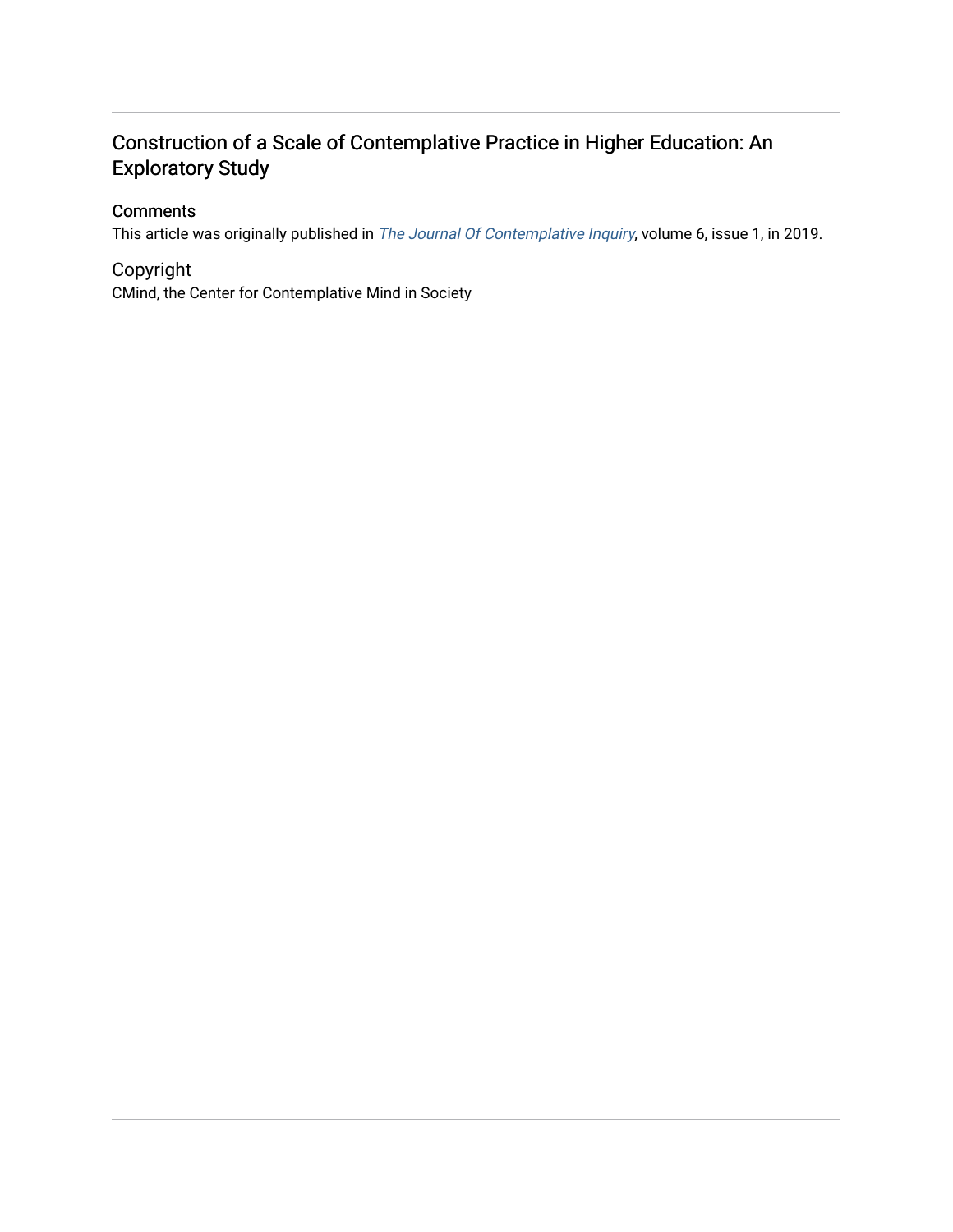# Construction of a Scale of Contemplative Practice in Higher Education: An Exploratory Study

# Maryann Krikorian **R. T. Busse**

Loyola Marymount University Chapman University

*Some scholars have formed a more expansive view of knowledge that moves beyond the cognitive notion of intellect. For example, emotional intelligence theory posits that human intelligence encompasses both cognitive and emotional competencies, providing a framework for a relatively new concept known as contemplative practice. The purposes of this study were: (a) to develop a self-report measure, the Scale of Contemplative Practice in Higher Education (SCOPE), and (b) to explore issues of validity and reliability related to the SCOPE. An extensive review of the literature, reference to personal experiences, and consultation with an expert panel were used to generate scale items. The participants were 253 educator preparation graduate students. An orthogonal exploratory factor analysis resulted in a seven-factor scale that accounted for 54.48%*  of the variance, although four factors evidenced low reliability<sup>1</sup>. *The 27-item full-scale SCOPE exhibited good internal reliability*   $(a = .857)$  and test-retest reliability ( $r = .879$ ). Future exploration *is recommended regarding content and construct validation as to whether contemplative practice is best viewed as a single- or multiple-factor construct.* 

# **CONCEPTUAL FRAMEWORK**

T he concept of emotional intelligence (EI) has been traced back to Socrates (469–399 B.C.) and what we know from the writings of his student, Plato. Noddings (2012) explained that Socrates ex-

For readers who wish to review the definitions and purpose of the statistical terminology used in this article, the authors recommend DeVellis's (2017) *Scale Development: Theory and Applications*.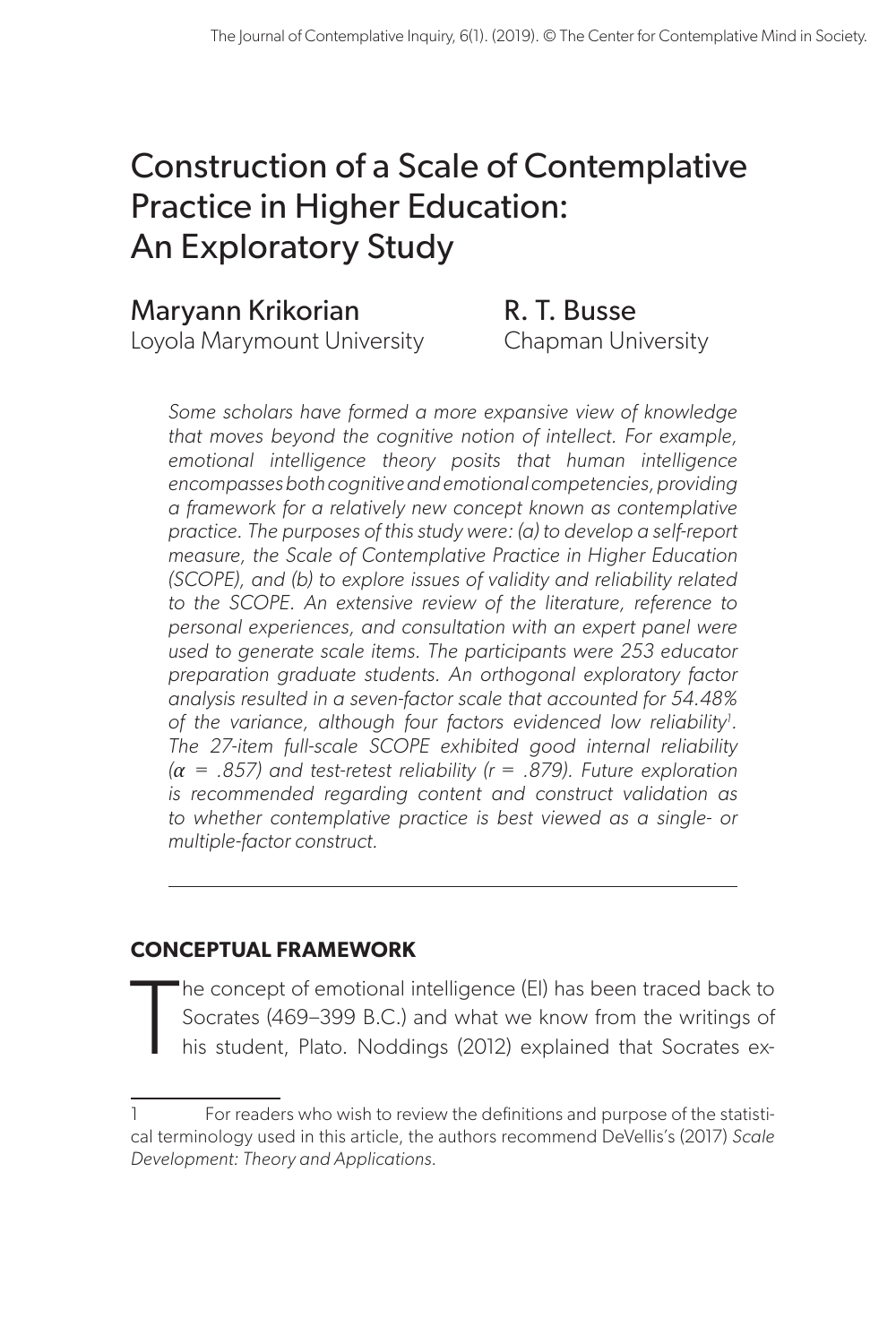plored topics concerning self-awareness with his students through a format (now well known as the Socratic method) that consisted of probing them with clarifying questions that prompted a critical thought process until both the teacher and student were confident that they had exhausted their investigation. Noddings (2012) stated: "Socrates insisted that self-knowledge is basic to all knowledge. It accompanies and informs our critical examination of the larger society" (p. 7). What was then viewed as self-knowledge is now viewed as an element of EI (Goleman, 2006). The value of EI has been a point of discussion since the Greek period (Noddings, 2012), illuminating the vitality of emotional life for the human development process. A more expansive concept of knowledge reinforces the importance of affective aptitudes to support human understanding in Western culture.

#### **Emotional Intelligence Theories**

Several developmental theories include emotional capabilities, such as Gardner's (1983, 1993) multiple and personal intelligence theories, Sternberg's (1985) triarchic human intelligence theory, Salovey and Mayer's (1990) EI theory, and Goleman's EI theory (2006). EI can be defined as, but not limited to, self-awareness, impulse control, resilience, motivation, empathy, and social skills (Goleman, 2006). Research on EI is beginning to document how positive mental states and emotional well-being may support personal and professional success.

Critiques have revealed potential theoretical flaws in the EI theory. Barrington (2004) argued that EI consists of talents rather than sources of intellect, to which Gardner (as cited in Barrington, 2004, p. 423) responded by suggesting that based on that same rationale all types of intellect (e.g., mathematics) would then be classified as talents. Others have stated that there are many conflicting constructs of EI and, given these multiple views, EI cannot be rationalized as a valid concept (Waterhouse, 2006). Cherniss, Extein, Goleman, and Weissberg (2006) responded that there was no consensus on the definitions of other constructs, such as intelligence, or the best ways to measure them; therefore, expecting the same consensus for EI theory is holding it to a different standard. Lastly, Conte (2005) argued that EI relies on a self-report approach that taints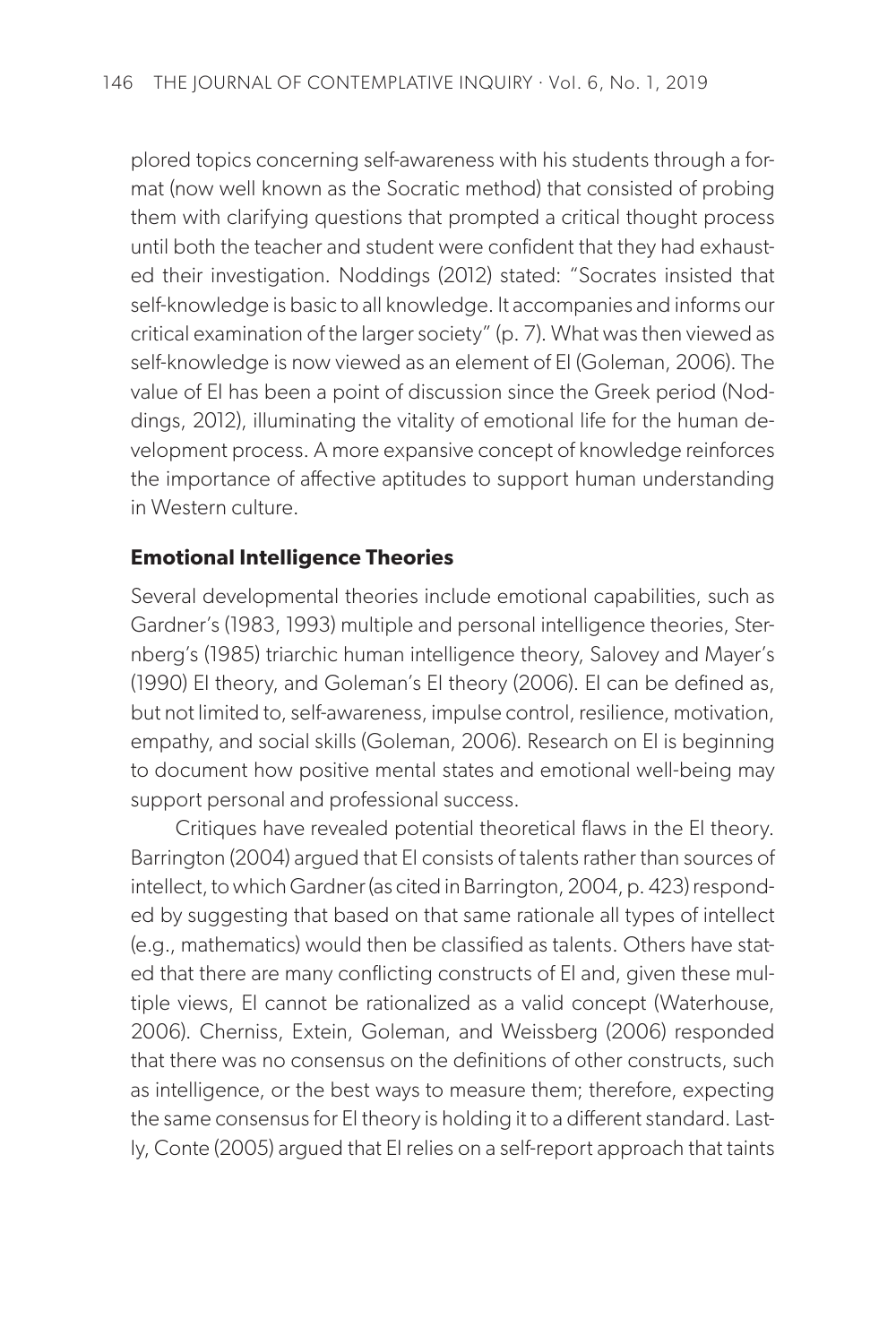the reliability and validity of empirical findings. Cherniss et al. (2006) rebutted by stating that EI is in its early stages compared to other developmental theories; hence, further exploration is warranted regarding the validity of EI theory and its components.

The purposes of this article are to examine a construct related to EI theory—contemplative practice—and to provide an exploratory study of a tool designed to measure the construct in higher education. The next section will focus on the premises and understanding of contemplative practice in the literature.

### **LITERATURE REVIEW**

To better understand the notion of contemplative practice (CP), it may be helpful to view it as a product of earlier philosophies. Rendón (2009) described an array of historical belief systems in support of CP: (a) Christian practices in the discernment of spirits, (b) Buddhist exercises in meditation, (c) Jewish Kabbalah strategies for deep pondering, (d) Hindu activities of yoga, and (e) Plato's concept of radical questioning. In sum, CP is rooted in certain spiritual, religious, and philosophical contexts. For this reason, CP is often separated from higher education (Barbezat & Bush, 2014). However, no specific spiritual or religious foundation is needed to engage in these practices. Moreover, CP may benefit a more diverse student population if it is designed as a stand-alone exercise in the spirit of discovery in place of specific religious and/or spiritual foundations (Barbezat & Bush, 2014; Goleman, Langer, David, & Congleton, 2017). For purposes of this paper, we approach CP as a form of secular mental training.

# **Contemplative Practice**

Contemplative practice may be used to identify meta-abilities that determine how well individuals focus their attention on sought-after goals, thereby shaping one's disposition—a tendency to do something or think in a particular way under certain circumstances (Costa & Kallick, 2004). Currently, CP is a working definition in the literature and has been associated with a number of sub-constructs and outcomes. For example,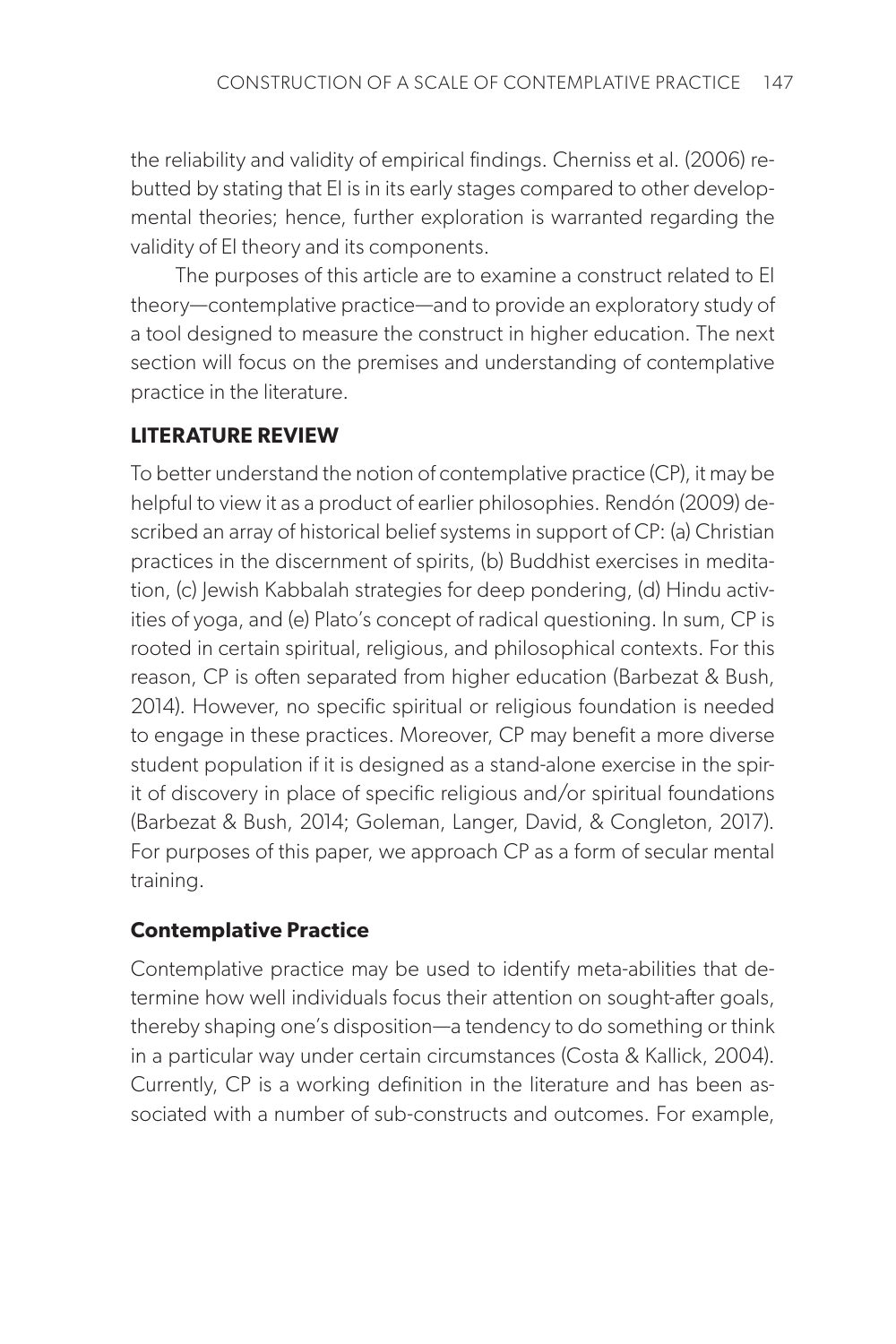researchers in the area of CP highlight the following potential outcomes: (a) student improvement regarding instructional strategies (Hammerle, 2015; Im, 2010; Vine, 2012), (b) student connection to course content (Bagshaw, 2014; Im, 2010), (c) enhancement of critical thinking skills (Helber, Zook, & Immergut, 2012; Sable, 2014), (d) reduction in negative emotions (Kemeny et al., 2012), and (e) increased calmness (Beer, 2010; Miller & Nozawa, 2012).

To date, there is no universal consensus on the definition of CP. Barbezat and Bush (2014) offered five constructs that may comprise CP: (a) EI, (b) reflection, (c) listening competency, (d) mindfulness, and (e) compassion/self-compassion. With this framework in mind, we view EI as the theoretical basis that contextualizes CP; further, we view reflection as an interrelated concept with the constructs of mindfulness, listening competency, and self-compassion. For the purposes of this study, the term CP is operationalized using the following constructs: (a) mindfulness, (b) listening competency, and (c) self-compassion. *Mindfulness* is defined as attention focused on a task at hand as well as nonjudgmental attention on the present moment (Congleton, Hölzel, & Lazar, 2017). *Listening competency* is defined as allowing individuals to listen without bias, establish an ethic of care, listen for feelings, ask questions for clarity purposes, and avoid personalization (Brady, 2009). Lastly, *self-compassion* is defined as an awareness of one's pain, kindness toward oneself, and acceptance of failure as part of humanity (Neff, 2003a). Research on mindfulness, listening competency, and self-compassion may provide a continuing point for research related to CP. Further, much of the research in the CP literature is descriptive in nature and has been investigated by means of qualitative methods of inquiry. To advance the research base and our understanding of CP, more attention on quantitative inquiry is warranted to complement the qualitative research.

#### **Scale Development and Measurement**

To inform scale construction, we examined three existing scales specific to the sub-constructs in the working definition of CP that we deemed the most useful to inform item pool development for our measure: the Mindful Attention Awareness Scale (MAAS; Brown & Ryan, 2003), the Listen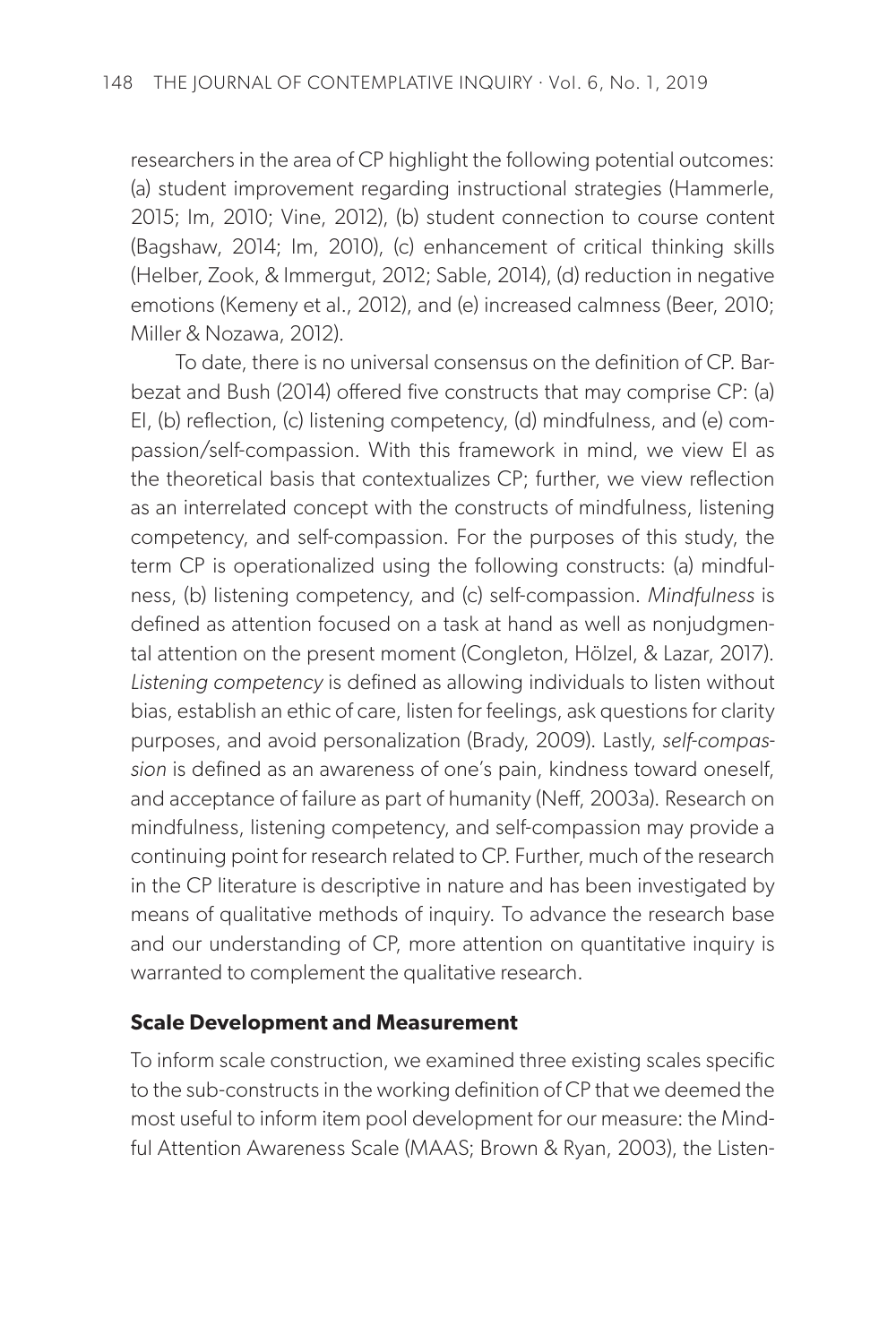ing Competency Scale (LCS; Ford et al., 2000), and the Self-Compassion Scale (SCS; Neff, 2003b). These measures were chosen to inform the SCOPE construction because they evidenced strong psychometric properties and were also widely known in the literature base as having been used in multiple research studies (see Chadwick et al., 2008; Raes, Pommier, Neff, & Gucht, 2011).

Whereas there are theoretical underpinnings provided in the literature that infer an association between CP and emotional well-being, the construct has not yet been empirically examined in the area of scale development. Through utilizing EI theory as the conceptual framework and drawing on the three scales described above, this quantitative study had two main goals: (a) to create the Scale of Contemplative Practice in Higher Education (SCOPE); and (b) to empirically explore issues of validity and reliability related to the SCOPE. The next phase of this article is a detailed report of the methodology and results of this quantitative exploratory study.

# **METHOD AND PROCEDURE**

The SCOPE was designed as a self-report tool to measure students' perceived thoughts and behaviors related to CP. This investigation involved two phases. Phase One included the process of item generation for the SCOPE. Consultation with an expert panel was utilized to validate the SCOPE items. Phase Two applied an exploratory factor analysis (EFA) to assess the factor structure and reliabilities of the SCOPE.

# **Phase One**

To create an item pool for the SCOPE instrument we drew on personal experiences, published scholarship in the area of CP, and the scales described above that assess sub-constructs aligned with the working definition. This aspect of the scale development resulted in 30 items. The next sections describe the expert panel process and exploration of the factor structure of the measure.

**Expert panel process.** One way to examine whether an instrument adequately covers the domain of the main construct is to use an expert panel with extensive knowledge of the literature regarding the construct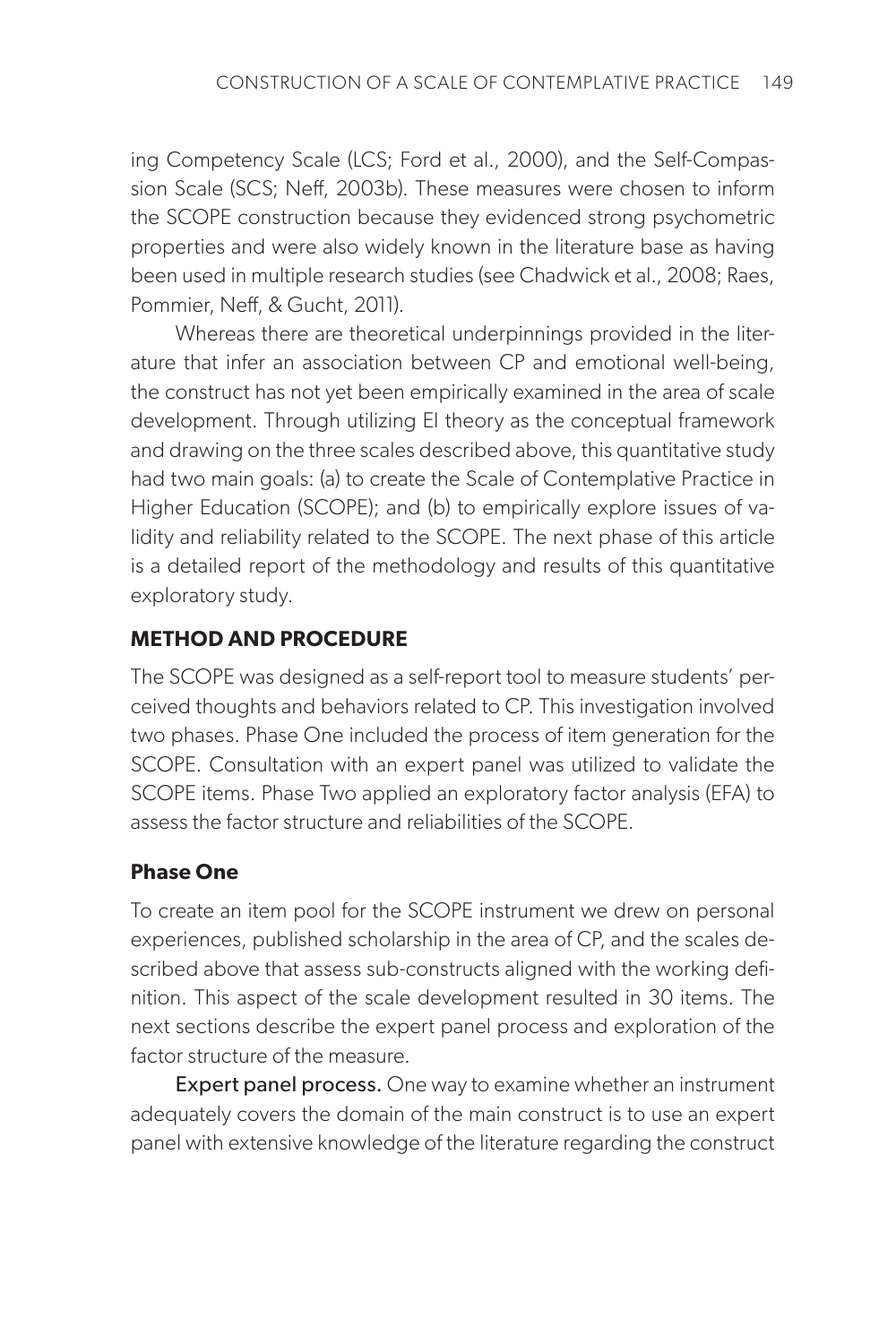and of scale construction (DeVellis, 2012). Six experts reviewed the SCOPE in the development process for relevance and completeness of the instrument: three university professors knowledgeable in the field of CP, one university administrator who specialized in assessment, and two university professors who specialized in scale development. A working definition of the sub-constructs and assessment criteria were provided. Experts then rated the adequacy of each item using a 3-point scale (Satisfactory, Developing, Unsatisfactory).

The feedback results provided by the expert panel were analyzed in two ways. First, the item ratings were examined to determine whether the panel deemed the item's readability, relatability, and relevance to be adequate. Items with ratings of less than three (Satisfactory) were examined further. The rationale behind this criterion was that those items with lower ratings may be in need of changes or eliminations to enhance the overall instrument. Next, comments from the expert panel were evaluated to ascertain specific perceptions regarding each item. Alterations, additions, and eliminations were based on feedback given by the expert panelists. Suggested edits were included in all of the originally drafted scale items. Such edits consisted of the following: grammar, additions, deletions, rewording items written in negative form so that all items follow a positive direction, and assigning items to a different sub-construct. For example, prior to the expert panel, one scale item for the listening competency subscale read: "I maintain eye contact and good posture when listening to my instructor's lecture." However, post-expert-panel, this item was adjusted to read: "If called upon in class, I am able to repeat the last words of my instructor's lecture." This edit was made in consideration of respondents with a physical disability. Feedback provided by the panelists resulted in rewording of some items but retained the 30 item instrument with three hypothesized subscales intended to measure students' perceived thoughts and behaviors specific to CP (see Table 1).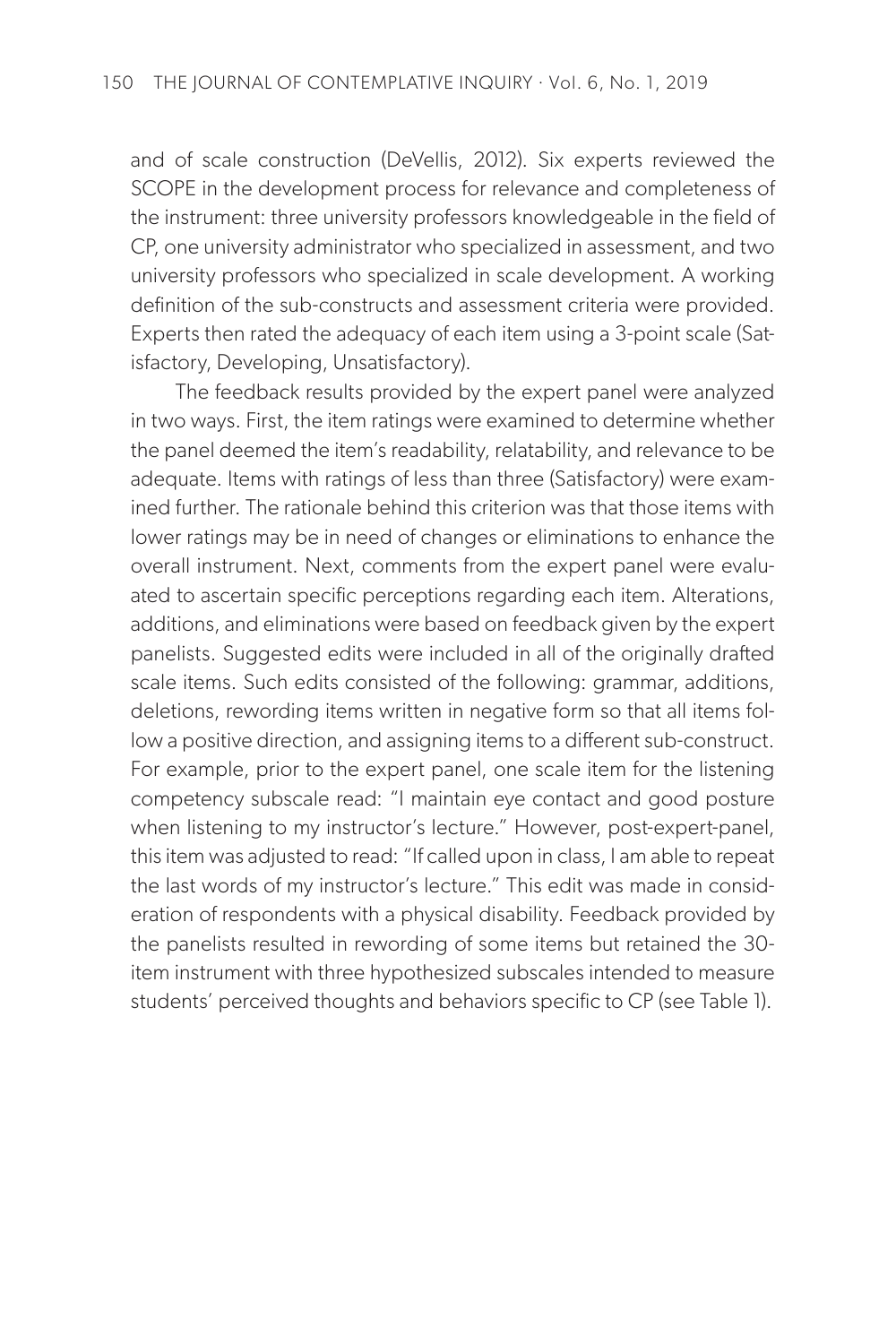#### Table 1

# *Post-Expert Panel SCOPE Model*

# Subscale and Items

| Self-Compassion   |                                                                                                                     |
|-------------------|---------------------------------------------------------------------------------------------------------------------|
| Item 1            | I intentionally take care of my physical, mental, and emotional health<br>when I am struggling in a course          |
| Item <sub>2</sub> | In class when I ask a clarifying question, I believe my peers may have the<br>same question                         |
| Item <sub>3</sub> | I am confident about my academic future even when I earn grades low-<br>er than my expectation                      |
| Item 4            | I am accepting of my mistakes                                                                                       |
| Item 5            | I am patient with myself when I do not understand something the first<br>time new information is presented          |
| Item 6            | I remind myself that others may also be experiencing the same feelings<br>when I am struggling with course material |
| Item <sub>7</sub> | I am hopeful about my course grade even when I do not perform as well<br>as my peers on a course assignment         |
| Item 8            | I have focused on positive past academic experiences during my aca-<br>demic journey                                |
| Item 9            | I care about how my education will contribute to the common good                                                    |
| Item 10           | I am patient with myself when I am trying to learn a difficult subject                                              |
| Mindfulness       |                                                                                                                     |
| Item 11           | While listening to course lectures I do not engage in off-task activities                                           |
| Item 12           | I focus on learning course content rather than my grade                                                             |
| Item 13           | Each semester I make my class assignments my academic priority                                                      |
| Item 14           | After the course concludes, I find it easy to remember what I have<br>learned                                       |
| Item 15           | I approach course lectures with curiosity and openness                                                              |
| Item 16           | When faced with challenging course material I try to keep my emotions<br>in balance                                 |
| Item 17           | I am able to be present in my current academic term without worrying<br>about future academic experiences           |
| Item 18           | I am able to focus on my current coursework without concentrating too<br>much on graduation                         |
| Item 19           | I am able to block out distractions while reading assigned course material                                          |
| Item 20           | l am able to focus on one academic task at a time                                                                   |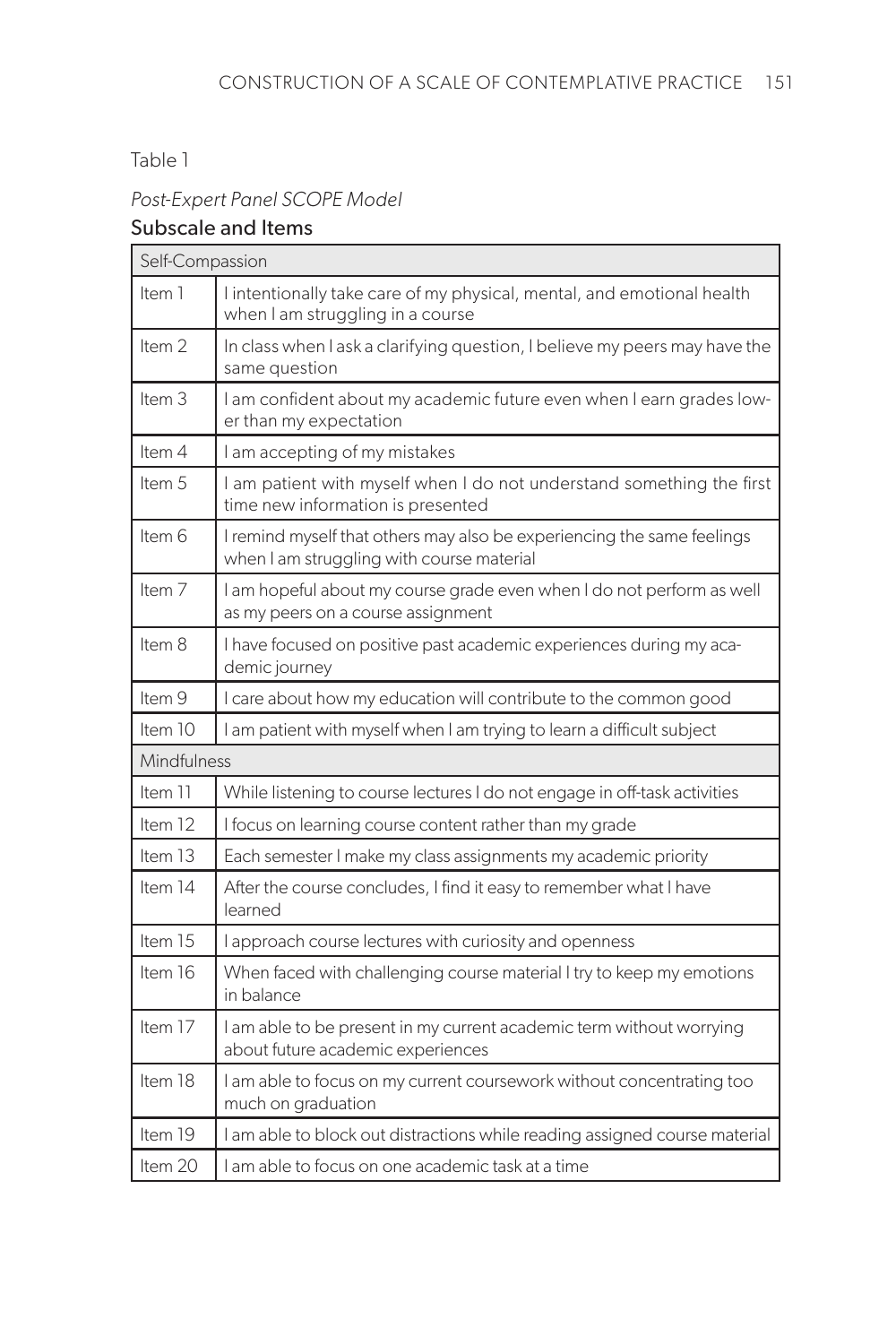#### Table 1, continued

| Listening |                                                                                              |
|-----------|----------------------------------------------------------------------------------------------|
| Item $21$ | I recognize how my statements may affect someone's feelings during<br>class discussions      |
| Item 22   | I am open to viewpoints that are opposite to my own                                          |
| Item 23   | I welcome constructive feedback when I am collaborating with my peers                        |
| Item 24   | I am able to support my peers when they need help on challenging<br>assignments              |
| Item 25   | I demonstrate support for my peers when they are conducting class<br>presentations           |
| Item 26   | I am aware of my biases when participating in course discussions                             |
| Item 27   | In class I pay attention to my instructors' nonverbal behaviors                              |
| Item 28   | When I am listening to my peers, I ask questions to better understand<br>their point of view |
| Item 29   | In class I am able to focus even when the course content does not inter-<br>est me           |
| Item 30   | If called upon in class, I am able to repeat the last words of my instructor's<br>lecture    |

The Self-Compassion subscale contains 10 items. These items inquire about aspects of classroom conduct, peer interaction, and selfcare. According to the literature (Neff, 2003b), it is vital that one offers feelings of self-kindness, provides nonjudgmental understanding toward oneself, and accepts one's experience as part of the larger human condition. Items 1, 4, 5, 8, and 10 inquire about respondents' perceptions of self-kindness. Items 2, 3, and 7 inquire about self-perceptions related to nonjudgmental understanding. Items 6 and 9 inquire about respondents' perceptions of acceptance as part of the larger human experience.

The Mindfulness subscale contains 10 items. These items inquire about aspects of classroom conduct and self-awareness. According to the literature (Barbezat & Bush, 2014; Germer, 2004), it is essential to focus concentrated attention on the task at hand, as well as providing nonjudgmental attention to the present moment. Items 11, 14, and 20 inquire about respondents' perceptions of their ability to concentrate attention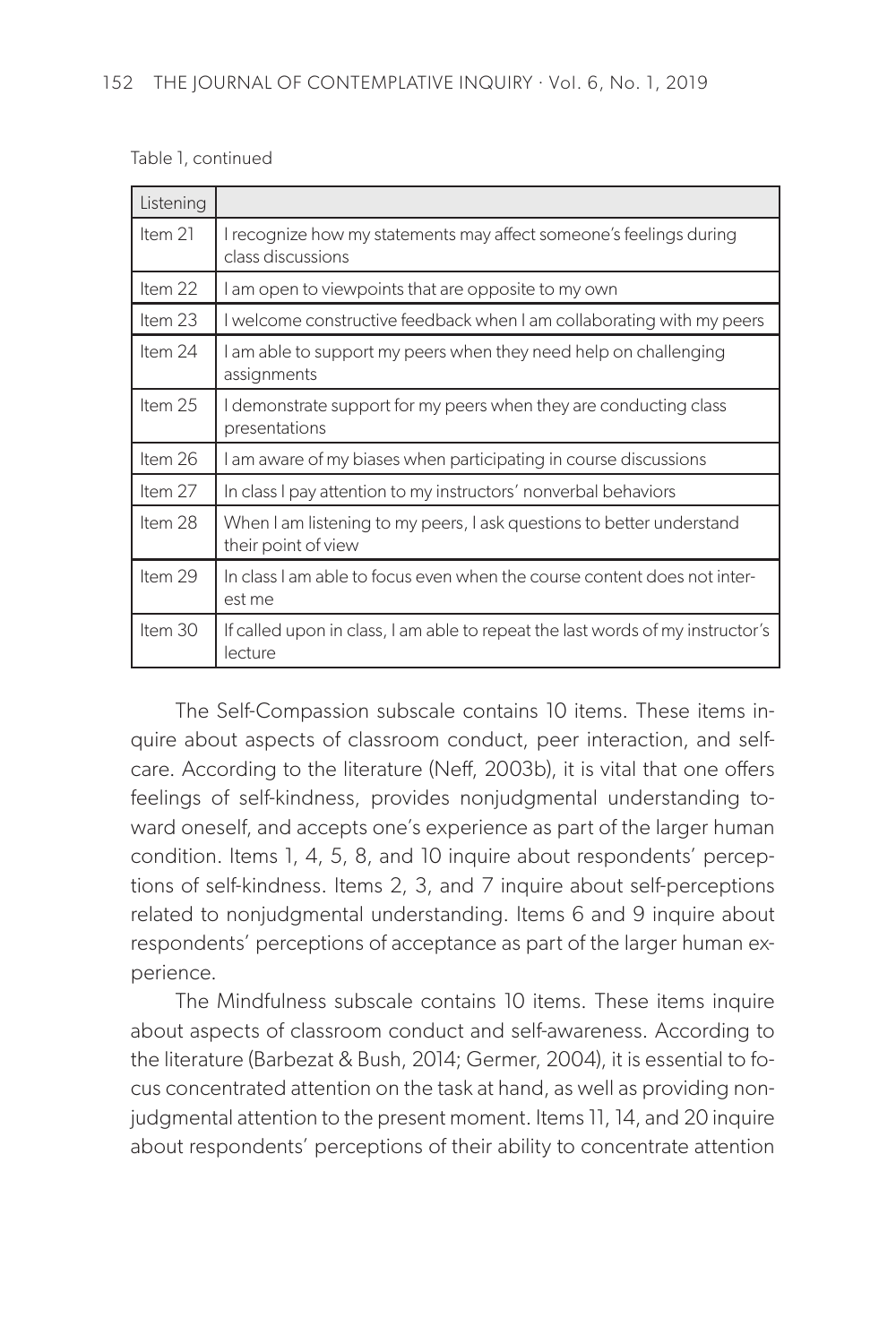to the task at hand. Items 12, 13, 16, 17, 18, and 19 inquire about self-perceptions specific to nonjudgmental attention to the present moment.

The Active Listening subscale contains 10 items. These items inquire about aspects of classroom conduct and peer interaction. According to the literature (Brady, 2009; Ford, Wolvin, & Chung, 2000; Wolvin & Cohen, 1993, 1994), active listening includes discriminative, critical, comprehensive, appreciative, and attending behaviors. Items 21 and 26 inquire about respondents' perceptions of their ability to listen discriminatively (to understand and differentiate basic sounds). Items 22, 24, and 25 inquire about self-perceptions of appreciative listening abilities (seeking information to help ascertain existing needs and goals). Item 23 inquiries about a self-perception related to critical listening competencies, which involve analysis of information. Items 27 and 30 align with attending behaviors (the indication and expression of interest). Items 28 and 29 reflect comprehensive listening attributes (interpreting the general and overall message).

The decision to use a five-point scale anchored by (1) *strongly disagree* and (5) *strongly agree*, with a midpoint of (3) *neutral*, was made to decrease the likelihood of response sets (Chang, 1994) and to increase the internal reliability of the instrument (Bending, 1954). Including *neutral* as a choice was done to avoid incomplete questionnaires due to forced choice (Patten, 2014).

#### **Phase Two**

Convenience sampling was used to recruit 253 participants who met the sample criterion of graduate students in educator preparation programs. Participants were solicited from the National Council for Accreditation of Teacher Education (NCATE)-accredited programs in the state of California. Those who were solicited were enrolled in one of 28 accredited master's- or doctoral-level programs listed on the NCATE website ([ncate.](https://ncate.org) [org](https://ncate.org)). Graduate programs totaled 12 different types of educator preparation (see Table 2). Next, we contacted each program director via email and asked the director to forward a hyperlink to the scale to their graduate students. The data collection period lasted three weeks. The results were factor analyzed using EFA and assessed for internal consistency and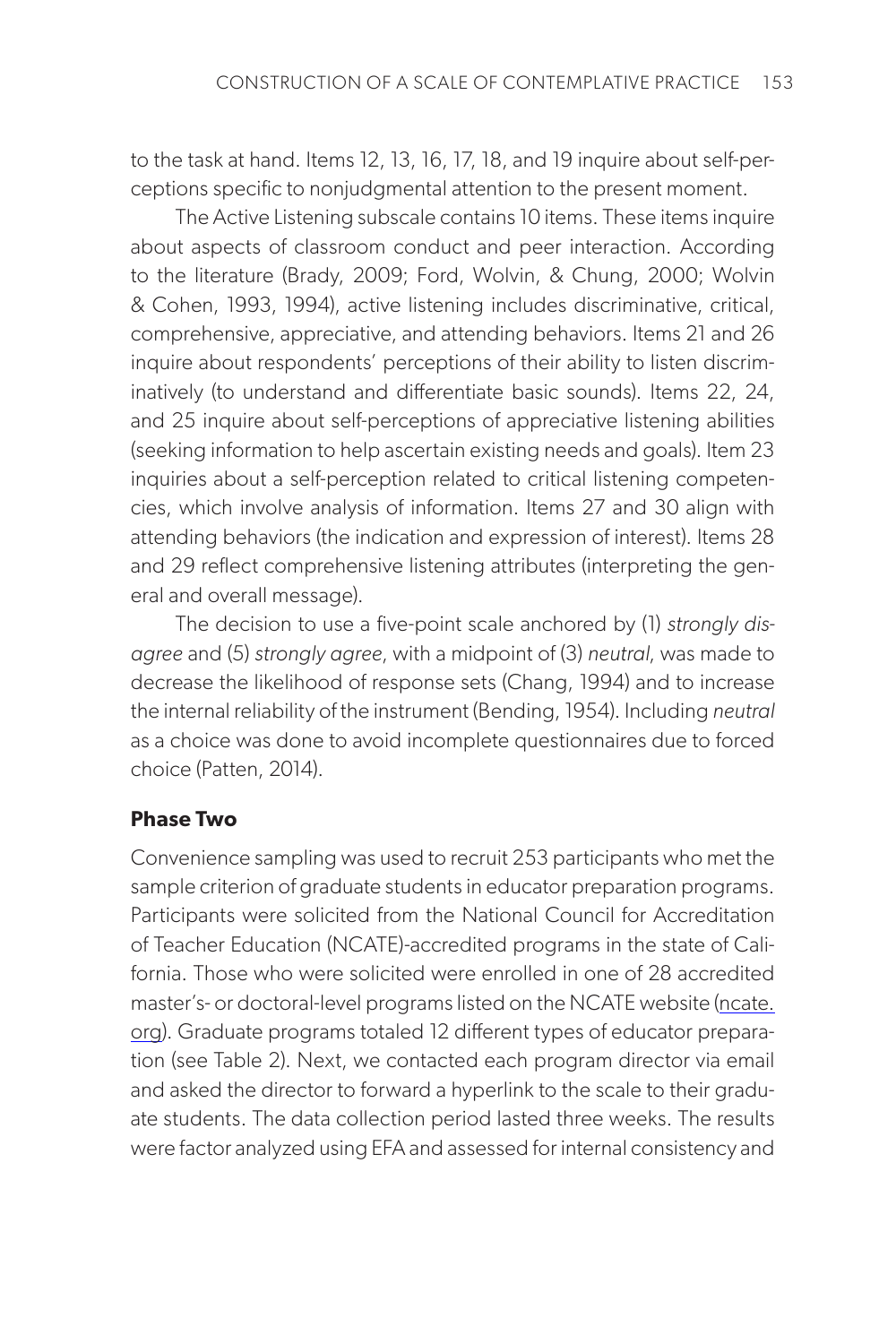temporal stability. To assess temporal stability, three classes in a private NCATE-accredited university in Southern California were administered the SCOPE in a hard-copy format. Two weeks later the SCOPE was re-administered; 27 graduate students agreed to participate in this aspect of the study. See Table 2 for the combined sample of graduate students who completed the SCOPE ( $N = 253$ ).

Table 2

| <b>Characteristics</b>                 | N              | $\%$          |
|----------------------------------------|----------------|---------------|
| Sex                                    |                |               |
| Female                                 | 208            | 82.2          |
| Male                                   | 44             | 17.4          |
| Prefer not to answer                   | 1              | $\mathcal{A}$ |
| Age                                    |                |               |
| $21 - 25$                              | 70             | 27.7          |
| 26-30                                  | 61             | 24.1          |
| $31 - 45$                              | 93             | 36.8          |
| 46-50                                  | 9              | 3.6           |
| $50+$                                  | 18             | 7.1           |
| Prefer not to answer                   | $\overline{2}$ | .8            |
| Race/Ethnicity                         |                |               |
| African American/Black (not Hispanic)  | 17             | 6.7           |
| Asian American or Pacific Islander     | 22             | 8.7           |
| European American/White (not Hispanic) | 97             | 38.3          |
| Hispanic/Latino                        | 77             | 30.4          |
| Multiracial                            | 28             | 11.1          |
| Other                                  | 5              | 2.0           |
| Prefer not to answer                   | 7              | 2.8           |
| <b>Institution Type</b>                |                |               |
| Public University/College              | 81             | 32.0          |
| Private University/College             | 172            | 68.0          |

*Total Participant Demographics (N = 253)*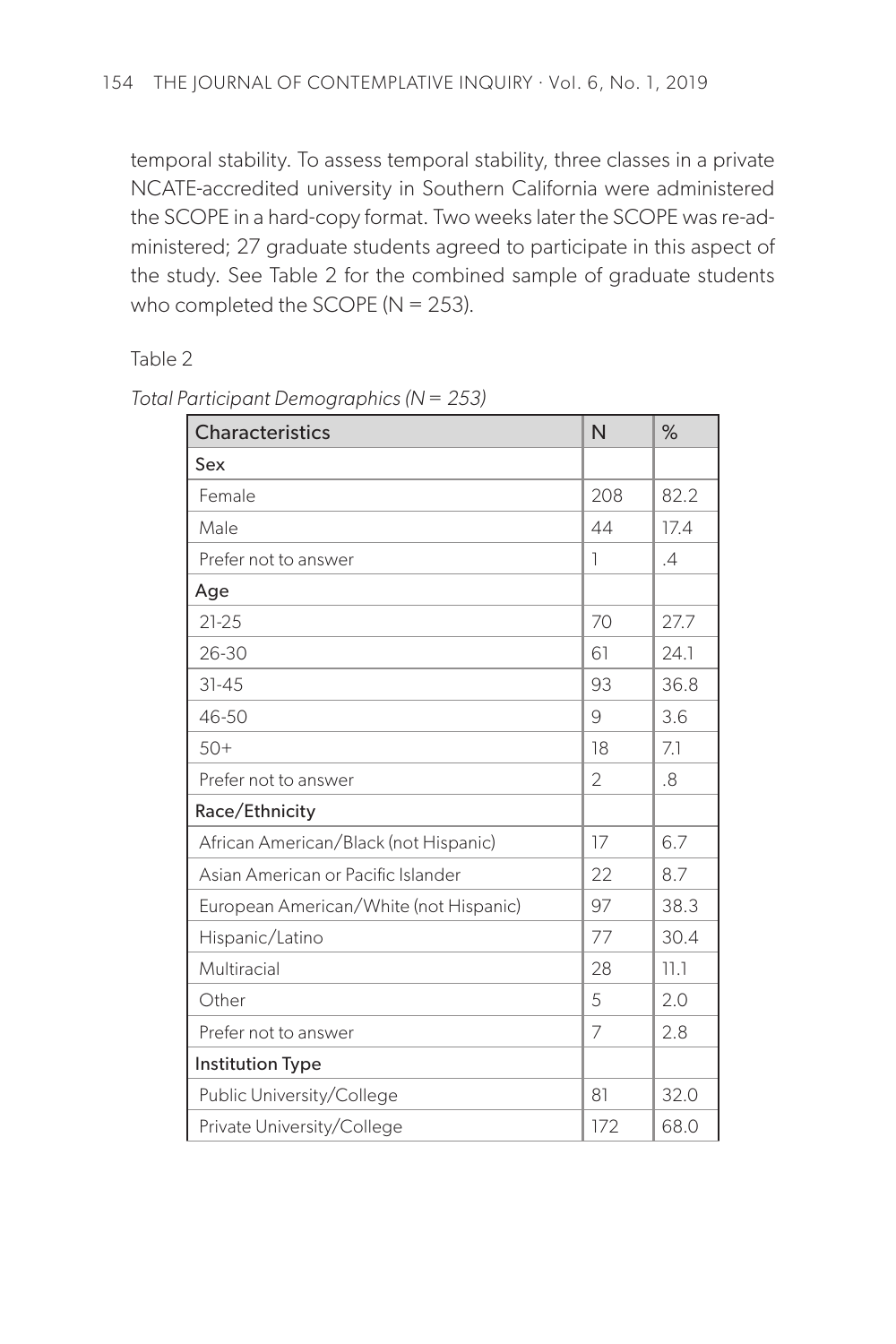#### Table 2, continued

| Academic Program            |                |      |
|-----------------------------|----------------|------|
| Administrator Education     | 17             | 6.7  |
| <b>Bilingual Education</b>  | 10             | 4.0  |
| <b>Community Counseling</b> | $\overline{2}$ | .8   |
| <b>Counselor Education</b>  | 21             | 8.3  |
| <b>Elementary Education</b> | 25             | 9.9  |
| Higher Education            | 52             | 20.6 |
| Leadership Studies          | 25             | 9.9  |
| Secondary Education         | 43             | 170  |
| School Counseling           | 6              | 2.4  |
| School Psychology           | 25             | 9.9  |
| Special Education           | 11             | 4.3  |
| Other                       | 16             | 6.3  |
| Year in Program             |                |      |
| First                       | 116            | 45.8 |
| Second                      | 81             | 32.0 |
| Third                       | 32             | 12.6 |
| Fourth                      | 8              | 3.2  |
| Fifth                       | $\overline{A}$ | 1.6  |
| Other                       | 12             | 4.7  |

#### **RESULTS**

The SCOPE instrument's internal reliability was evaluated with Cronbach's alpha, which is appropriate for multiple-response scales. Temporal stability was assessed using Pearson's *r*. EFA was used to investigate factor structure.

# **Exploratory Factor Analysis**

EFA is used to determine which variables group together (Muijs, 2011). Although we hypothesized a three-factor model, we chose to use EFA (versus a confirmatory factor analysis) to allow the data to "fall as they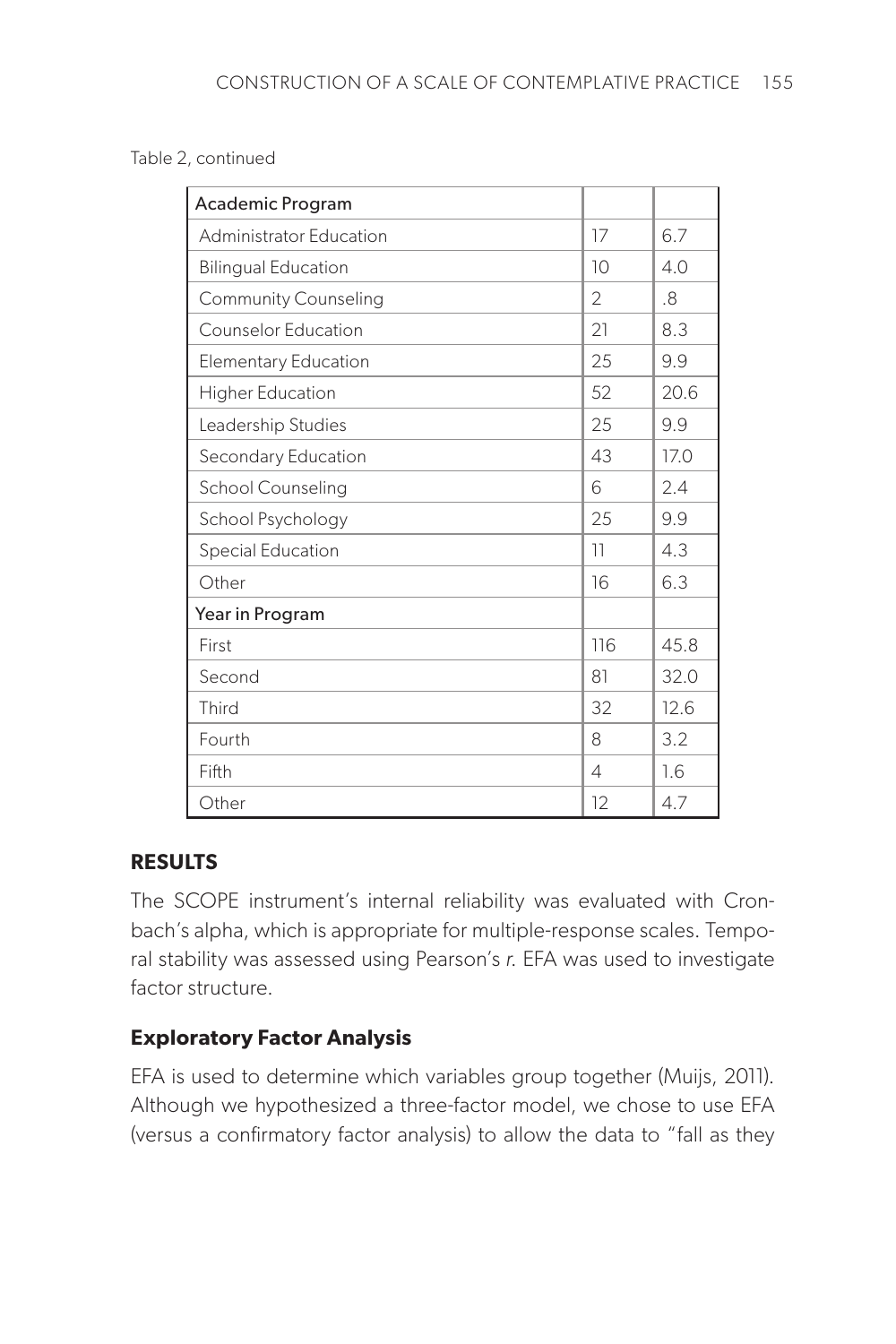may." Apropos, to determine if the data were adequate for factor analysis, we used two standard techniques. The Kaiser-Meyer-Olkin (KMO) test should be at least .70 and Bartlett's test of sphericity should be significant at the *p* < .05 level for a data set to be considered appropriate for factor analysis. The KMO result was adequate (.837) and Bartlett's test of sphericity was significant, χ*<sup>2</sup>* (435) = 1935.23, *p* < .000) indicating the sample and data were adequate for EFA. Next, given the hypothesized interrelationship of the proposed factors, an oblique rotation (via the oblimin method) was first used for the EFA followed by an orthogonal rotation (varimax). Oblique rotation methods allow a certain degree of correlation between factors, whereas orthogonal rotation assumes no relationship among the factors. The results indicated that the orthogonal approach best fit the data (as outlined below).

Whereas we hypothesized three factors, as aligned to the theoretical understanding of CP's working definition, eight factors initially emerged from the varimax outcomes with an eigenvalue above one (Factor 1 eigenvalue =  $6.525$ ; Factor 2 eigenvalue = 1.942), accounting for 55.269% of the variance for the initial EFA (see Table 3 for the factor loadings of the initial EFA).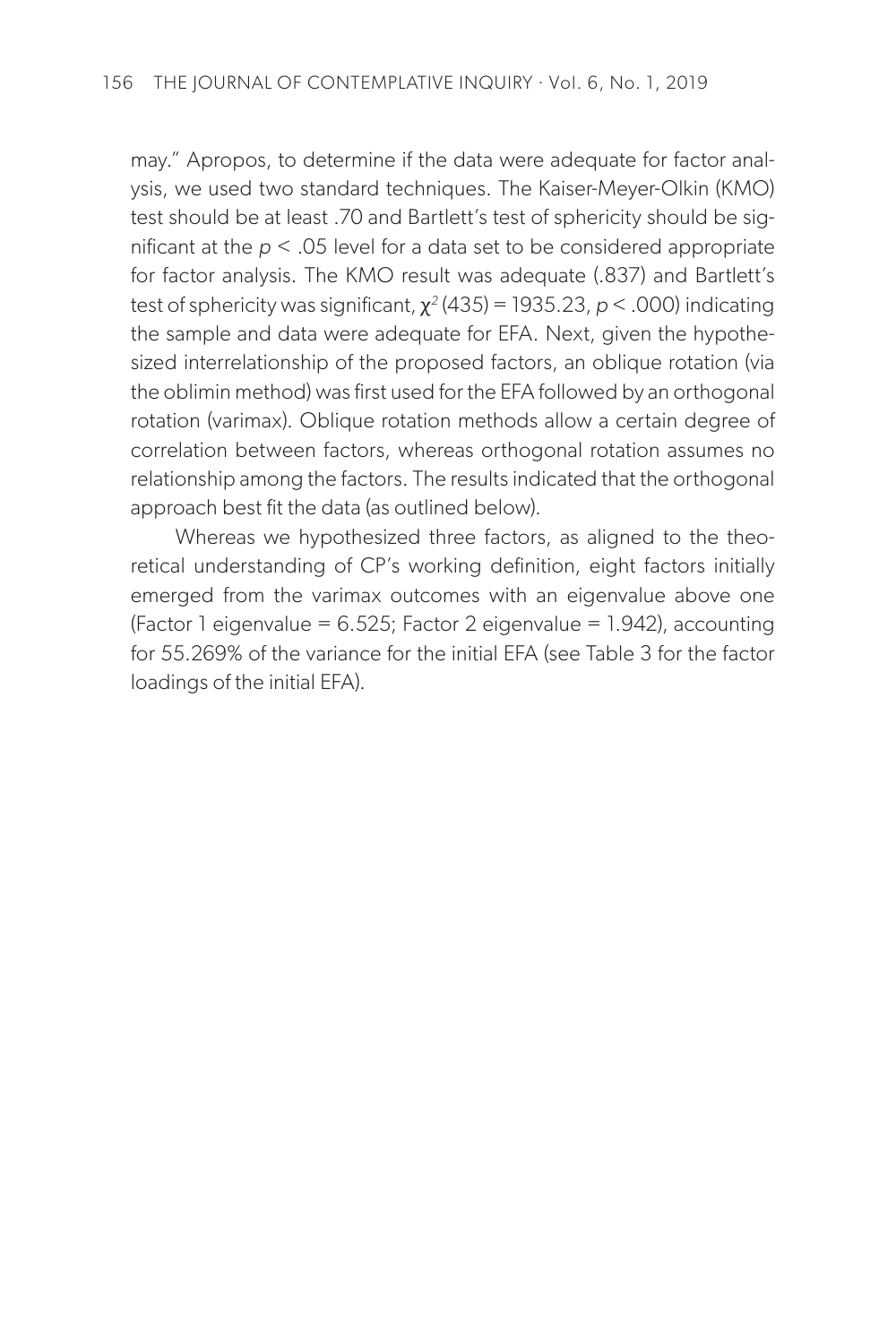| Number                   | Item                                                                                                         | Factor <sup>1</sup> | Factor 2 | Factor 3         | Factor 4 | Factor 5 | Factor 6   | Factor 7       | Factor 8 |
|--------------------------|--------------------------------------------------------------------------------------------------------------|---------------------|----------|------------------|----------|----------|------------|----------------|----------|
|                          | I intentionally take care of my physical, mental, and emo-<br>tional health when I am struggling in a course | 319                 | 562      | $-106$           | $-174$   | .380     | $-193$     | $\overline{0}$ | $-107 -$ |
| $\sim$                   | to course lectures I do not engage in off-<br>While listening<br>task activities                             | .532                | $-0.075$ | $670 -$          | $-0.012$ | 293      | $-126$     | .500           | .089     |
| 3                        | recognize how my statements may affect someone's<br>feelings during class discussion                         | .006                | .042     | $-0.028$         | .267     | .647     | .108       | .075           | .058     |
| 4                        | ask a clarifying question, I believe my peers<br>may have the same question<br>In class when I               | .202                | 214      | $-0.078$         | .226     | .085     | .466       | $-125$         | .422     |
| 5                        | ning course content rather than my grade<br>focus on lear                                                    | .088                | 241      | $\overline{161}$ | .136     | $-109$   | $-0.015$   | 625            | $-064$   |
| $\circ$                  | am open to viewpoints that are opposite to my own                                                            | O12                 | $-0.077$ | .588             | 269      | O12      | 142        | 314            | 073      |
| $\overline{\phantom{0}}$ | I am confident about my academic future even when I<br>earn grades lower than my expectation                 | .020                | 173      | $\frac{146}{5}$  | 572      | .008     | <b>107</b> | .066           | $-203$   |
| 0                        | I welcome constructive feedback when I am collaborat-<br>ers<br>ing with my pe                               | .094                | .080     | .608             | .186     | $-40$    | DOL.       | .038           | 500      |
| $\supseteq$              | of my mistakes<br>am accepting                                                                               | .125                | .175     | .784             | $-006$   | 087      | $-036$     | 064            | 022      |
| Ξ                        | After the course concludes, I find it easy to remember<br>what I have learned                                | 516                 | $-161$   | 194              | $-06$    | 047      | .348       | $-144$         | 043      |
| $\supseteq$              | pport my peers when they need help on<br>challenging assignments<br>I am able to su                          | .126                | 135      | .399             | $-0.38$  | 177      | .396       | $-0.07$        | $-0.006$ |
| $\tilde{c}$              | ith myself when I am trying to learn a diffi-<br>I am patient w<br>cult subject                              | 202                 | .492     | .436             | 232      | $-134$   | 500        | .179           | 146      |
| $\overline{4}$           | approach course lectures with curiosity and openness                                                         | .166                | $-006$   | .340             | $-0.32$  | 272      | .266       | 459            | .084     |
| $\overline{5}$           | support for my peers when they are con-<br>ducting class presentations<br>demonstrate                        | $\frac{13}{2}$      | $-005$   | .182             | .052     | .624     | .203       | 127            | 143      |

Initial Exploratory Factor Analysis Item Loadinas *Initial Exploratory Factor Analysis Item Loadings* 

Table 3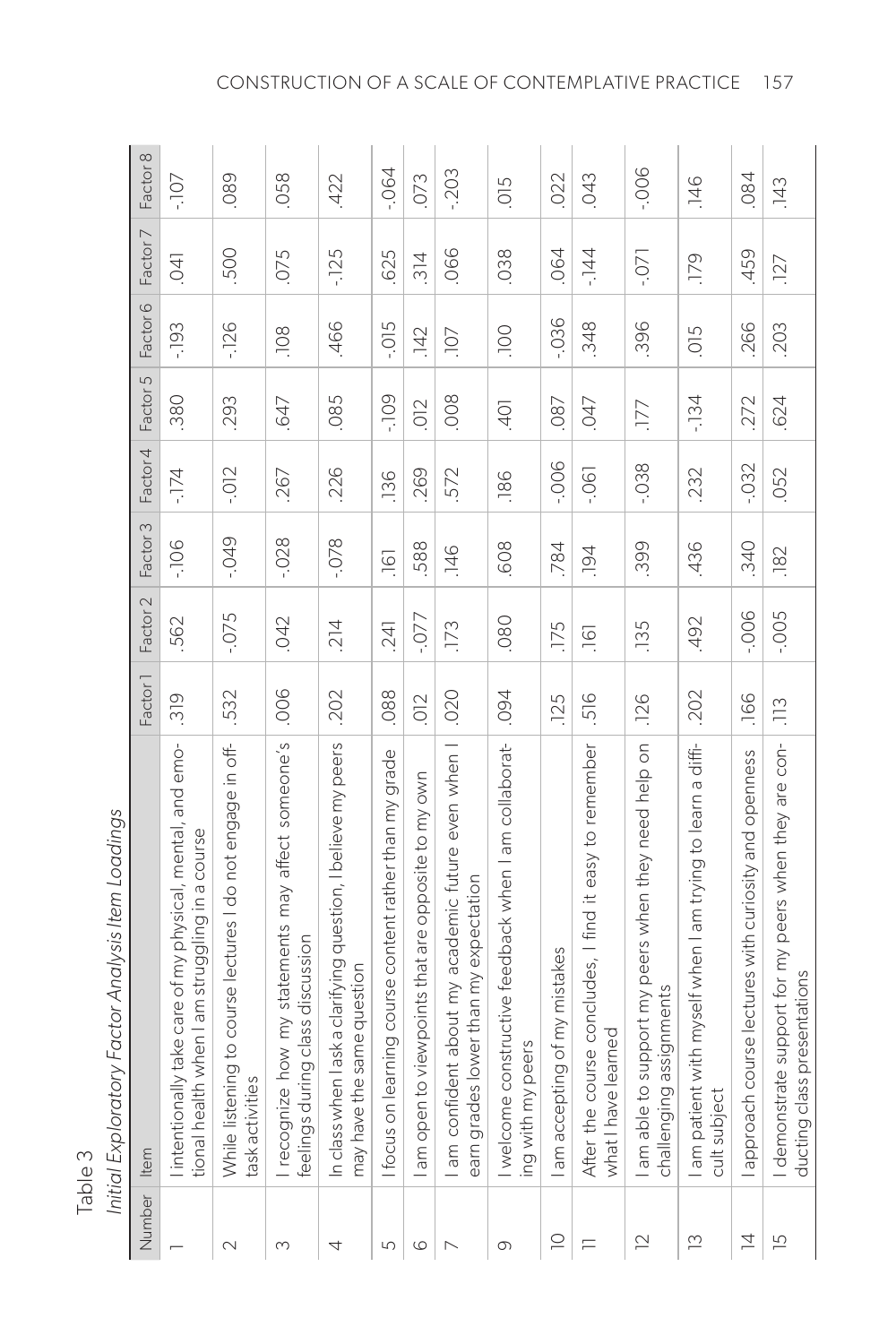| d<br>١<br>)                                                    |
|----------------------------------------------------------------|
| $\overline{ }$                                                 |
|                                                                |
| こくこく こ<br>ı                                                    |
|                                                                |
| ֧֖ׅ֧ׅ֧֚֚֚֚֚֚֚֚֚֚֚֚֚֚֚֚֚֚֚֚֚֚֚֚֝֝֝֝֝֬֝֬֝֬֝֬֝֓֝֬֝֬֝֬֝֬֝֬֝֬֝֬֝֬֝֬ |
|                                                                |
|                                                                |
| ١                                                              |
| י<br>י                                                         |
| ١                                                              |
| $\frac{1}{\zeta}$<br>$\mathfrak{z}$                            |
| ι                                                              |
| コンピ<br>١                                                       |
| $\frac{1}{2}$                                                  |
|                                                                |
|                                                                |
| הודורו בעור האר<br>l                                           |
|                                                                |
|                                                                |
|                                                                |
|                                                                |
| $\frac{1}{2}$                                                  |
| ļ                                                              |
| $\overline{\phantom{a}}$                                       |
| $\overline{\phantom{a}}$<br>ι<br>Φ                             |
|                                                                |
|                                                                |

| Number         | ltem                                                                                                               | Factor <sup>1</sup> | Factor 2       | Factor 3 | Factor 4        | Factor 5        | Factor <sub>6</sub> | Factor 7       | Factor 8         |
|----------------|--------------------------------------------------------------------------------------------------------------------|---------------------|----------------|----------|-----------------|-----------------|---------------------|----------------|------------------|
| $\overline{0}$ | I remind myself that others may also be experiencing the<br>same feelings when I am struggling with course materia | $-0.024$            | .689           | $-00 -$  | .168            | $\overline{50}$ | .157                | .055           | 047              |
| $\geq$         | When faced with challenging course material I try to<br>otions in balance<br>keep my em                            | .137                | 515.           | .325     | .228            | .153            | .209                | ,145           | $-149$           |
| $\overline{0}$ | about my course grade even when I do not<br>perform as well as my peers on a course assignment<br>am hopeful       | $-172$              | .496           | .024     | .548            | .145            | $-0.07$             | 090.           | $-042$           |
| $\infty$       | I am able to be present in my current academic term<br>rying about future academic experiences<br>without wor      | .176                | .330           | .278     | .440            | 124             | $-008$              | $-0.80$        | 052              |
| 22             | I have focused on positive past academic experiences<br>during my academic journey                                 | <b>POL</b>          | .345           | .172     | $-045$          | 301             | 500                 | $-0.061$       | <b>067</b>       |
| 23             | I am able to focus on my current coursework without<br>ng too much on graduation<br>concentratin                   | .202                | $\overline{O}$ | $-04$    | $\overline{71}$ | .206            | $-102$              | 074            | 7IL.             |
| $\geqslant$    | istening to my peers, I ask questions to bet-<br>ter understand their point of view<br>When I am I                 | .073                | $-0.015$       | .068     | $-004$          | $\overline{50}$ | 745                 | .156           | .026             |
| 25             | I care about how my education will contribute to the<br>common good                                                | $-260$              | .188           | 031      | $-0.026$        | 272             | 312                 | .448           | .165             |
| 26             | I am able to block out distractions while reading as-<br>signed course material                                    | .729                | .180           | .158     | $-0.016$        | .009            | .082                | .022           | 036              |
| 27             | able to focus even when the course content<br>does not interest me<br>In class I am                                | .703                | -.007          | .047     | .255            | .150            | <b>POI</b>          | 221            | $\frac{1}{2}$    |
| 28             | I am patient with myself when I do not understand some-<br>thing the first time new information is presented       | .288                | .631           | .378     | .163            | $-105$          | $-016$              | $\frac{13}{2}$ | $\overline{171}$ |
| 29             | focus on one academic task at a time<br>l am able to                                                               | .535                | 087            | .188     | .384            | 153             | $-0.56$             | $-0.013$       | $-148$           |
| 90             | If called upon in class, I am able to repeat the last words<br>of my instructor's lecture                          | .393                | $\overline{C}$ | $-0.012$ | .403            | .136            | .254                | $-047$         | .284             |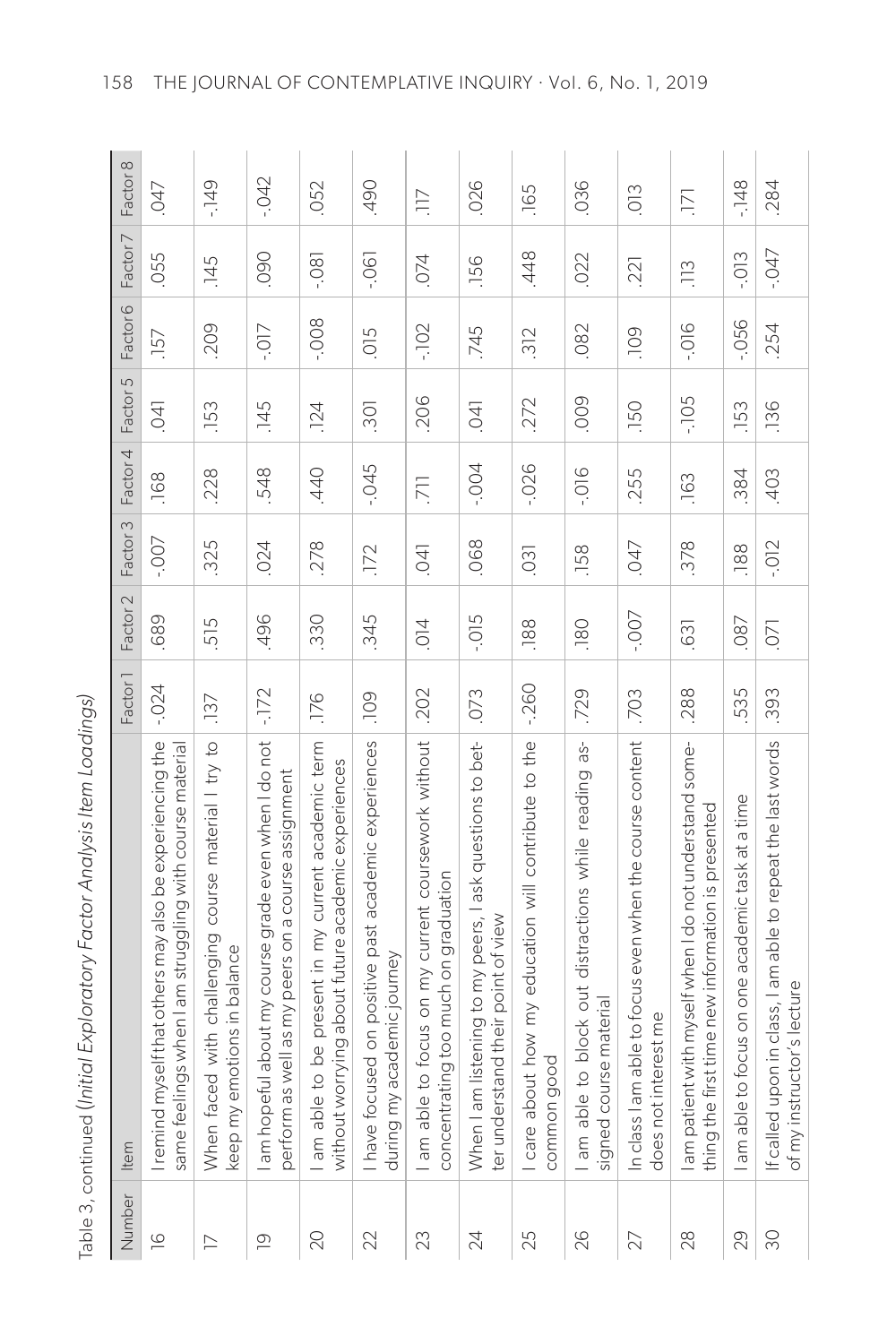Table 3, continued (Initial Exploratory Factor Analysis Item Loadings) Table 3, continued (*Initial Exploratory Factor Analysis Item Loadings)*

| Number I Item      |                                                                               |             |        |            | Factor 1   Factor 2   Factor 3   Factor 4   Factor 5   Factor 6   Factor 7   Factor 8 |                |        |            |
|--------------------|-------------------------------------------------------------------------------|-------------|--------|------------|---------------------------------------------------------------------------------------|----------------|--------|------------|
| ∞                  | I make my class assignments my academ-   .224<br>Each semester<br>ic priority | .143        | $-264$ | .112       |                                                                                       | 06 - 060 - 050 |        | .038       |
| $\overline{\circ}$ | my biases when participating in course   .089<br>am aware of<br>discussions   | <b>1299</b> | $-084$ | 0.87       | .252                                                                                  | .287   186     |        | $-494$     |
|                    | n class I pay attention to my instructor's non-verbal be-   -.017<br>haviors  | 160. 200.   |        | $-031$ 166 |                                                                                       | .156           | $-210$ | <b>689</b> |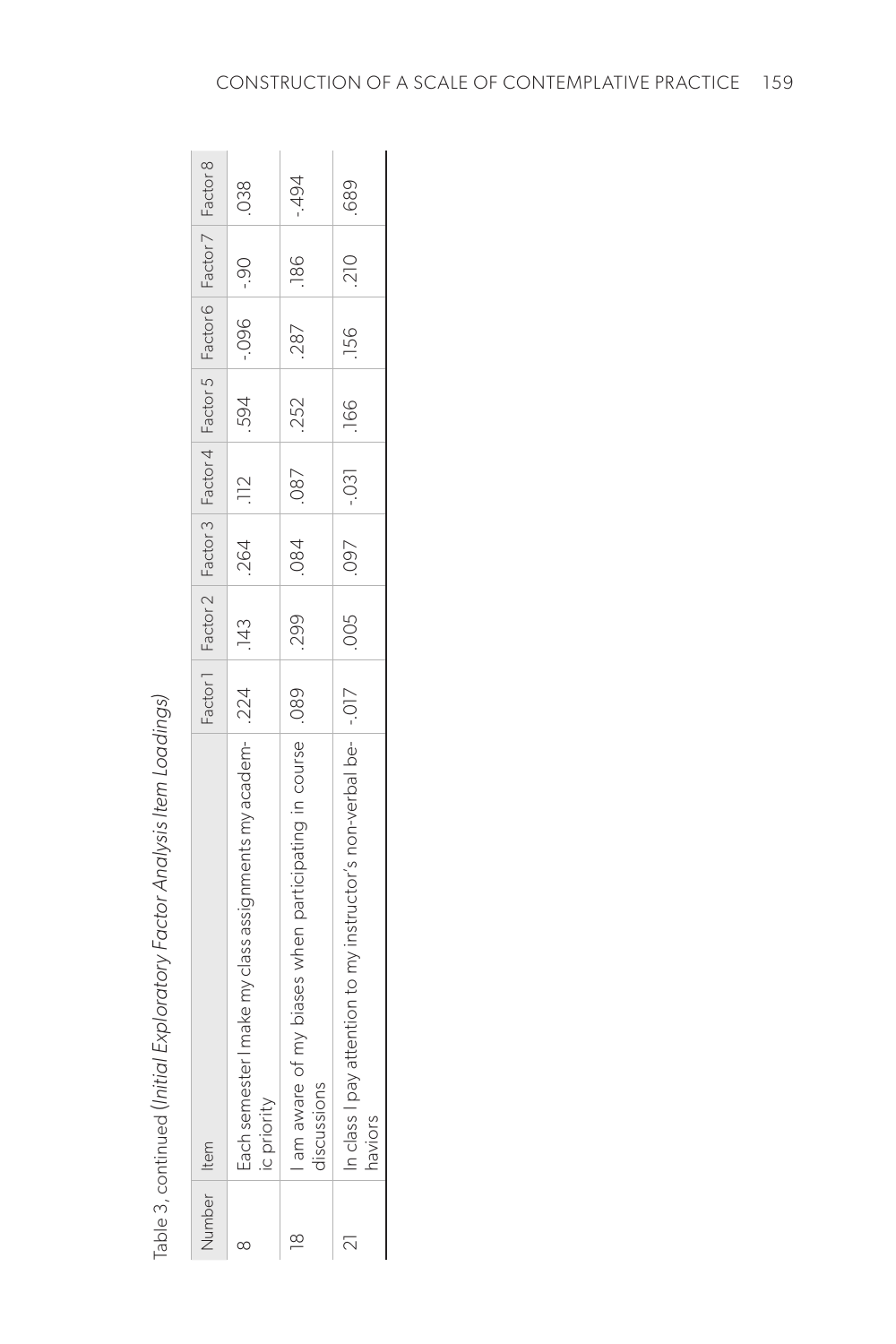Factor item loadings were analyzed further to identify whether an item should be retained and on which factor. Aron et al. (2009) considered an item to be meaningful if it loads at or above .30 or at or below -.30. With consideration to the theoretical framework, we assumed a positive association to be meaningful when identifying factor loadings. Inspection of the item-level statistics indicates one item did not load above .30. Further examination revealed that item 18 indicated a negative association (-.494). Items 8 and 21 loaded above .30 but were extracted because they did not allow for a meaningful factor structure. For this reason, additional investigation was conducted using EFA to explore factor structures. To further investigate factor structure, the following cascading extraction methods were used: (a) Any items loading under 0.3 were eliminated; then (b) any items loading under 0.4 were eliminated; and then (c) any items with loading under 0.5 were eliminated (Muijs, 2011) (see Table 4).

Table 4

| Extractions | Items | Eigenvalue  | Variance | Internal    | Temporal    |
|-------------|-------|-------------|----------|-------------|-------------|
|             |       | Elimination |          | Consistency | Stability   |
| Below .5    | 19    |             | 54.484%  | -789        | $r = 0.856$ |
| Below 4     | 27    |             | 54.484%  | -857        | $r = 0.879$ |
| Below 3     |       |             | 54 484%  | -857        | $r = 0.879$ |

*Extraction Structure for SCOPE*

After investigating multiple-factor structures with consideration of various extraction methods, a .4 extraction method was selected as it provided a meaningful factor structure during the interpretation process. The EFA resulted in a potential 7-factor model, with a model based on the eigenvalue rule of 1 or greater for factor retention. The eigenvalues revealed a discernable gap between the first and remaining factors (Factor 1 eigenvalue =  $6.113$ ; Factor 2 eigenvalue =  $1.840$ ; see Table 5). The final EFA resulted in a scale of 27-items within seven factors (see Table 6 for the final EFA factor loadings).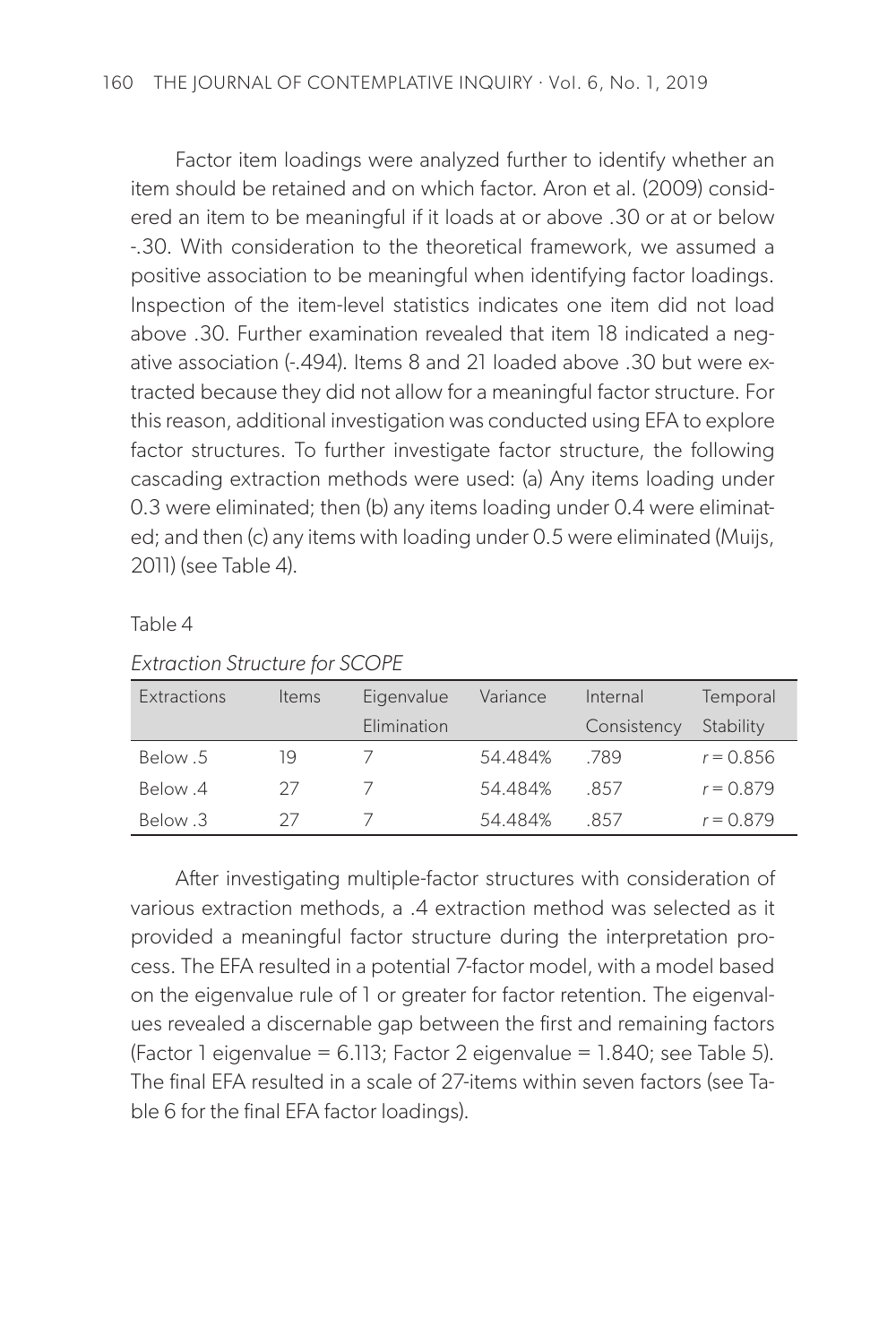| . .<br>×<br>۰, | × |
|----------------|---|
|----------------|---|

| Factor        | Eigenvalue | % of Variance | Cumulative % |
|---------------|------------|---------------|--------------|
|               | 6.113      | 22.642        | 22.642       |
| $\mathcal{D}$ | 1.840      | 6.815         | 29.457       |
| 3             | 1.688      | 6.253         | 35.710       |
| 4             | 1.458      | 5.401         | 41.111       |
| 5             | 1.340      | 4.962         | 46.073       |
| 6             | 1.191      | 4.412         | 50.484       |
|               | 1.080      | 3.999         | 54.484       |

*Exploratory Factor Analysis Eigenvalues*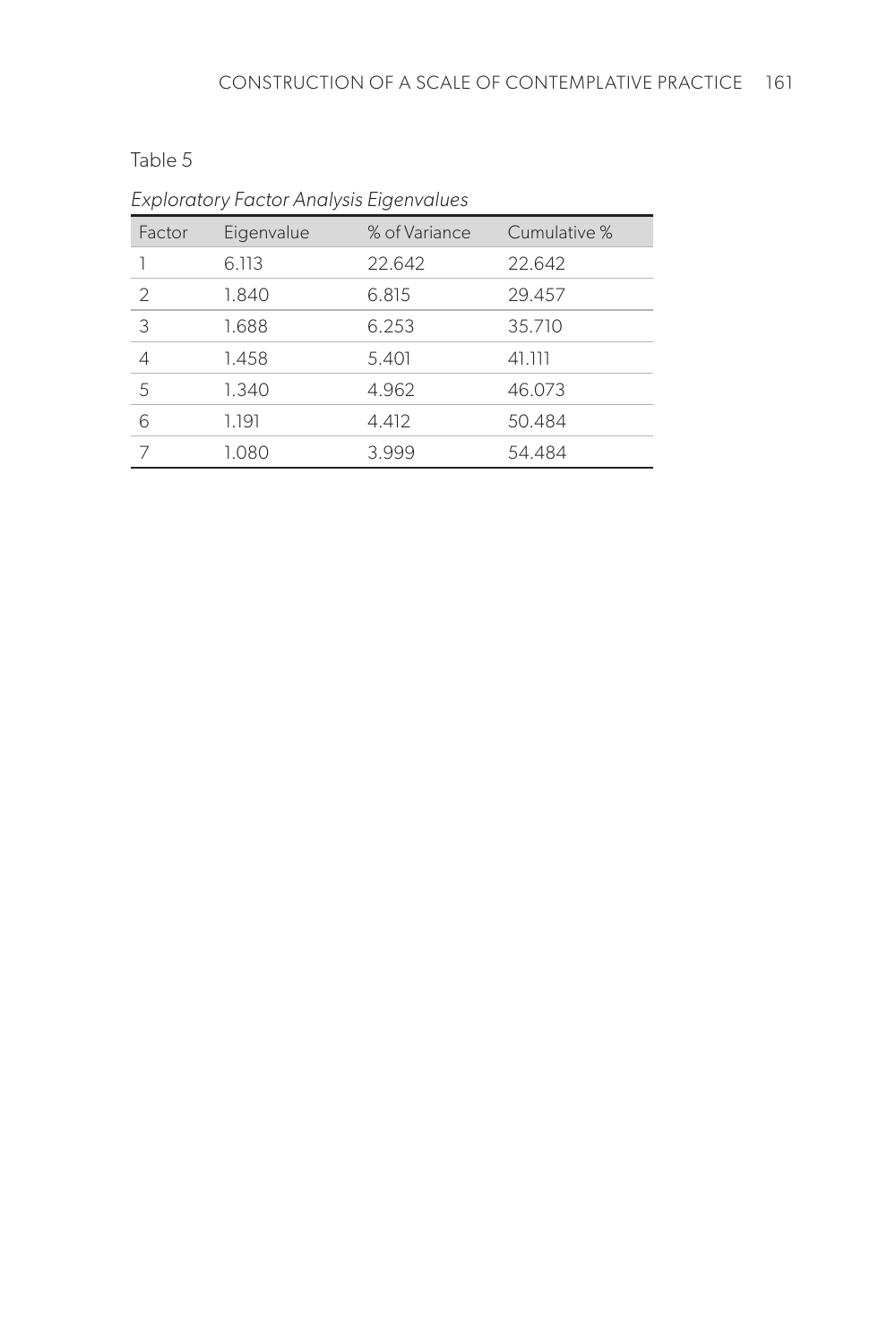|         | Factor 7<br>Factor <sub>6</sub><br>Factor 5<br>Factor 4<br>Factor <sub>3</sub><br>Factor 2 |                                |                                                   | 373                                                                      | .662                                                                                                     | .654                                                                                                                   | .363<br>.615                                                                                                  | .500                                                                 | .478                                                                                  | .714                                                                             | .660                                                                         | .660                                                                           | .406<br>.537                                    | .700                                                                          | .602<br>.422                                                                                              |
|---------|--------------------------------------------------------------------------------------------|--------------------------------|---------------------------------------------------|--------------------------------------------------------------------------|----------------------------------------------------------------------------------------------------------|------------------------------------------------------------------------------------------------------------------------|---------------------------------------------------------------------------------------------------------------|----------------------------------------------------------------------|---------------------------------------------------------------------------------------|----------------------------------------------------------------------------------|------------------------------------------------------------------------------|--------------------------------------------------------------------------------|-------------------------------------------------|-------------------------------------------------------------------------------|-----------------------------------------------------------------------------------------------------------|
|         | Factor <sub>1</sub>                                                                        | <b>781</b>                     | .651                                              | .630                                                                     | .349                                                                                                     |                                                                                                                        |                                                                                                               | .420                                                                 | .369                                                                                  |                                                                                  |                                                                              |                                                                                |                                                 |                                                                               |                                                                                                           |
| Table 6 | Final Exploratory Factor Analysis Item Loadings<br>Item                                    | of my mistakes<br>am accepting | am open to viewpoints that are opposite to my own | I welcome constructive feedback when I am collaborating with my<br>peers | am patient with myself when I do not understand something the<br>first time new information is presented | remind myself that others may also be experiencing the same feel-<br>struggling with course material<br>ings when I am | take care of my physical, mental, and emotional<br>nealth when I am struggling in a course<br>I intentionally | am patient with myself when I am trying to learn a difficult subject | When faced with challenging course material I try to keep my emo-<br>tions in balance | In class I am able to focus even when the course content does not<br>interest me | to course lectures I do not engage in off task activities<br>While listening | ock out distractions while reading assigned course<br>am able to b<br>material | am able to focus on one academic task at a time | am able to focus on my current coursework without concentrating<br>oo much on | am hopeful about my course grade even when I do not perform as<br>well as my peers on a course assignment |
|         | Number                                                                                     | $\supseteq$                    | 6                                                 | 0                                                                        | $28$                                                                                                     | $\overline{6}$                                                                                                         |                                                                                                               | $\tilde{c}$                                                          | $\geq$                                                                                | 27                                                                               | $\sim$                                                                       | 26                                                                             | 29                                              | 23                                                                            | $\overline{0}$                                                                                            |

162 THE JOURNAL OF CONTEMPLATIVE INQUIRY . Vol. 6, No. 1, 2019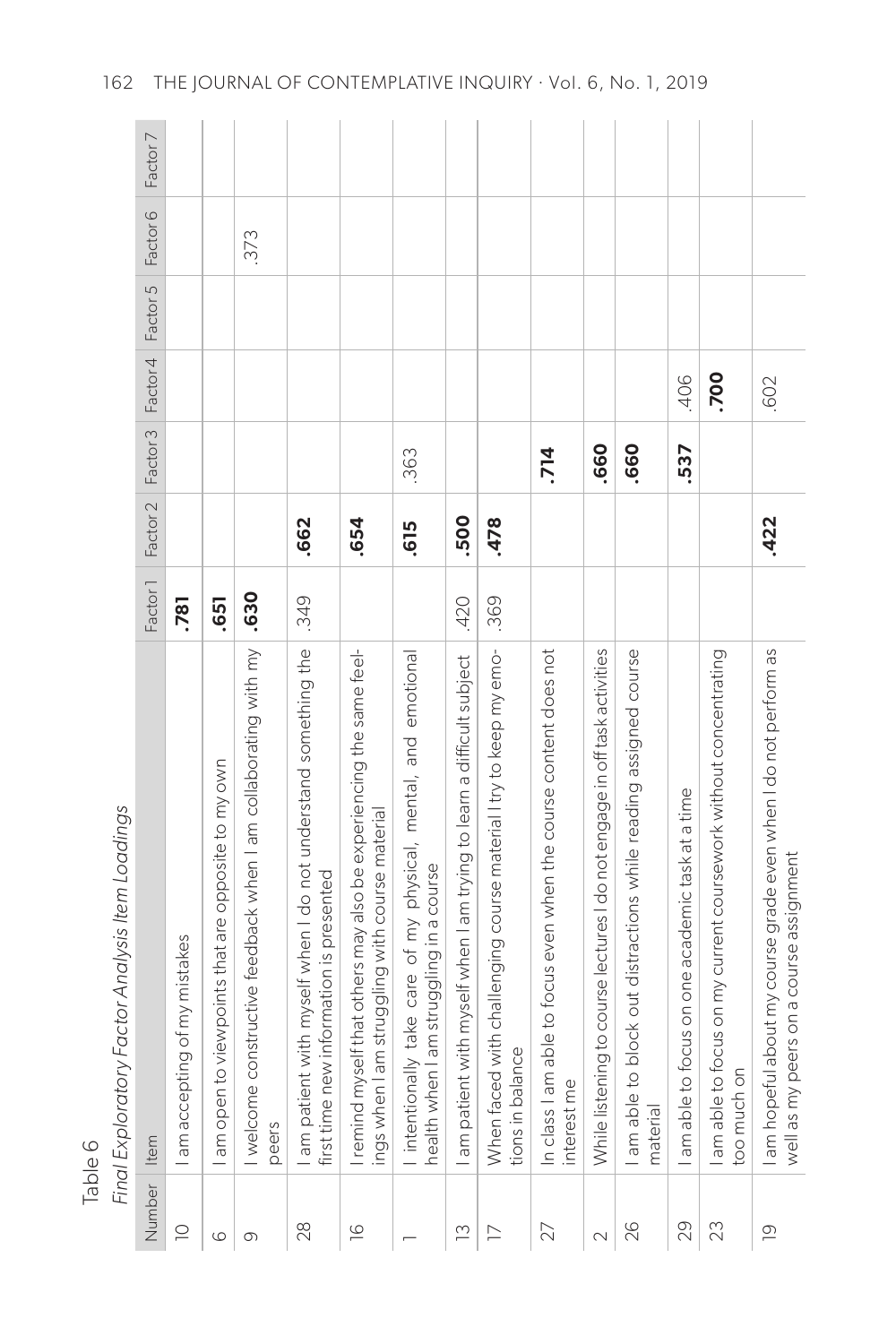| Number         | Item                                                                                                      | Factor <sup>1</sup> | Factor <sub>2</sub> | Factor 3 | Factor 4 | Factor 5 | Factor <sub>6</sub> | Factor 7 |
|----------------|-----------------------------------------------------------------------------------------------------------|---------------------|---------------------|----------|----------|----------|---------------------|----------|
|                | about my academic future even when I earn grades<br>expectation<br>am confident<br>lower than my          |                     |                     |          | .596     |          |                     |          |
| $\infty$       | am able to be present in my current academic term without wor-<br>rying about future academic experiences |                     | 313                 |          | .482     |          |                     |          |
| 4              | I ask a clarifying question, I believe my peers may<br>auestion<br>have the same<br>In class when         |                     |                     |          |          | .663     |                     |          |
| 24             | When I am listening to my peers, I ask questions to better under-<br>stand their point of view            |                     |                     |          |          | .604     |                     |          |
| ᄃ              | After the course concludes, I find it easy to remember what I have<br>learned                             |                     |                     | .400     |          | .486     |                     |          |
| $\infty$       | in class, I am able to repeat the last words of my<br>instructor's lecture<br>If called upon              |                     |                     | 315      | .378     | .466     |                     |          |
| $\supseteq$    | upport my peers when they need help on challeng-<br>ing assignments<br>am able to su                      | .349                |                     |          |          | .390     |                     |          |
| $\infty$       | I recognize how my statements may affect someone's feelings<br>during class discussion                    |                     |                     |          |          |          | .729                |          |
| $\overline{5}$ | I demonstrate support for my peers when they are conducting<br>class presentations                        |                     |                     |          |          |          | .622                |          |
| 22             | I have focused on positive past academic experiences during my<br>academic journey                        |                     | .394                |          |          |          | .442                |          |
| 5              | ning course content rather than my grade<br>Ifocus on lear                                                |                     |                     |          |          |          |                     | .656     |
| 25             | now my education will contribute to the common<br>I care about<br>good                                    |                     |                     |          |          |          | .363                | .542     |
| $\overline{4}$ | I approach course lectures with curiosity and openness                                                    | .381                |                     |          |          |          |                     | .448     |

Table 6, continued (Final Exploratory Factor Analysis Item Loadings) Table 6, continued (*Final Exploratory Factor Analysis Item Loadings)*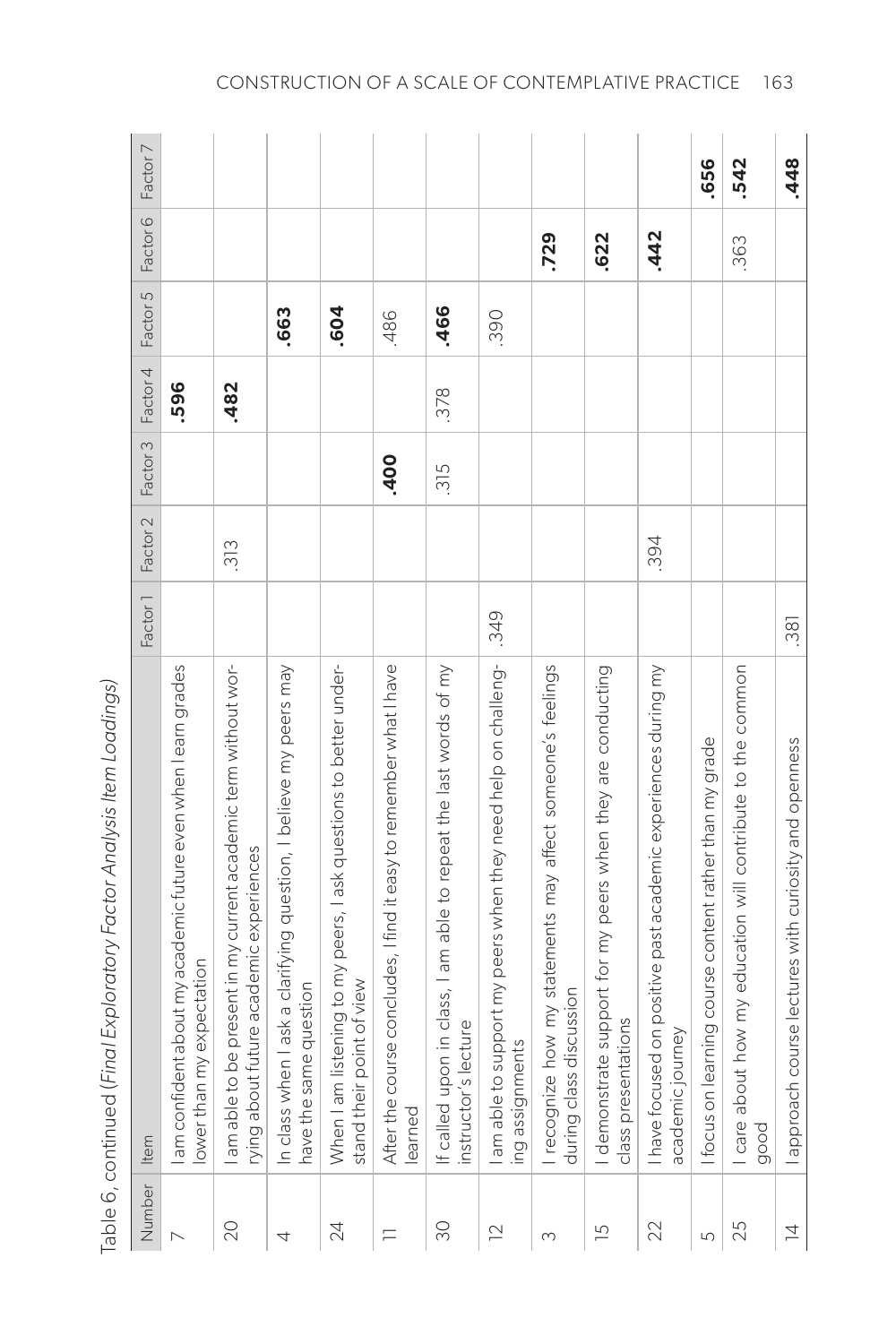There are different guidelines as to how variance is determined and accounted for in scale development. Aron et al. (2009) and Muijs (2011) both indicated that a single or combined factor structure should account for 60% of the variance. The seven-model factor for the SCOPE explained 54% of the total variance. This estimate is a minimally acceptable factor structure to explain the variance within the SCOPE. The first factor and second factor variances indicate these are upper-level (stronger) factors as compared with the five lower-level factors. We dubbed the first factor *acceptance of feedback,* accounting for 22.642% of the variance; the second factor *kindness toward self,* accounting for 6.815%; the third factor *focused attention,* accounting for 6.253%; the fourth factor *present awareness*, accounting for 5.401%; the fifth factor *comprehension listening,* accounting for 4.962%; the sixth factor *therapeutic listening,*  accounting for 4.412%; and the seventh factor *openness,* accounting for 3.999% of the variance (see Table 7).

Table 7

|           | Factor/Items                                                                                                        | Factor<br>Loadings |
|-----------|---------------------------------------------------------------------------------------------------------------------|--------------------|
|           | Acceptance of Feedback                                                                                              |                    |
| Item $10$ | I am accepting of my mistakes                                                                                       | .781               |
| Item 6    | I am open to viewpoints that are opposite to my own                                                                 | .651               |
| Item 9    | I welcome constructive feedback when I am collaborating with<br>my peers                                            | .630               |
|           | Kindness Toward Self                                                                                                |                    |
| Item 28   | I am patient with myself when I am trying to learn a difficult<br>subject                                           | .662               |
| Item 16   | I remind myself that others may also be experiencing the same<br>feelings when I am struggling with course material | .654               |
| Item 1    | I intentionally take care of my physical, mental, and emotional<br>health when I am struggling in a course          | .615               |
| Item $13$ | I am patient with myself when I do not understand something<br>the first time new information is presented          | .500               |
| Item 17   | I am hopeful about my course grade even when I do not per-<br>form as well as my peers on a course assignment       | .478               |
| Item 19   | When faced with challenging course material I try to keep my<br>emotions in balance                                 | .422               |

#### *Final SCOPE Model*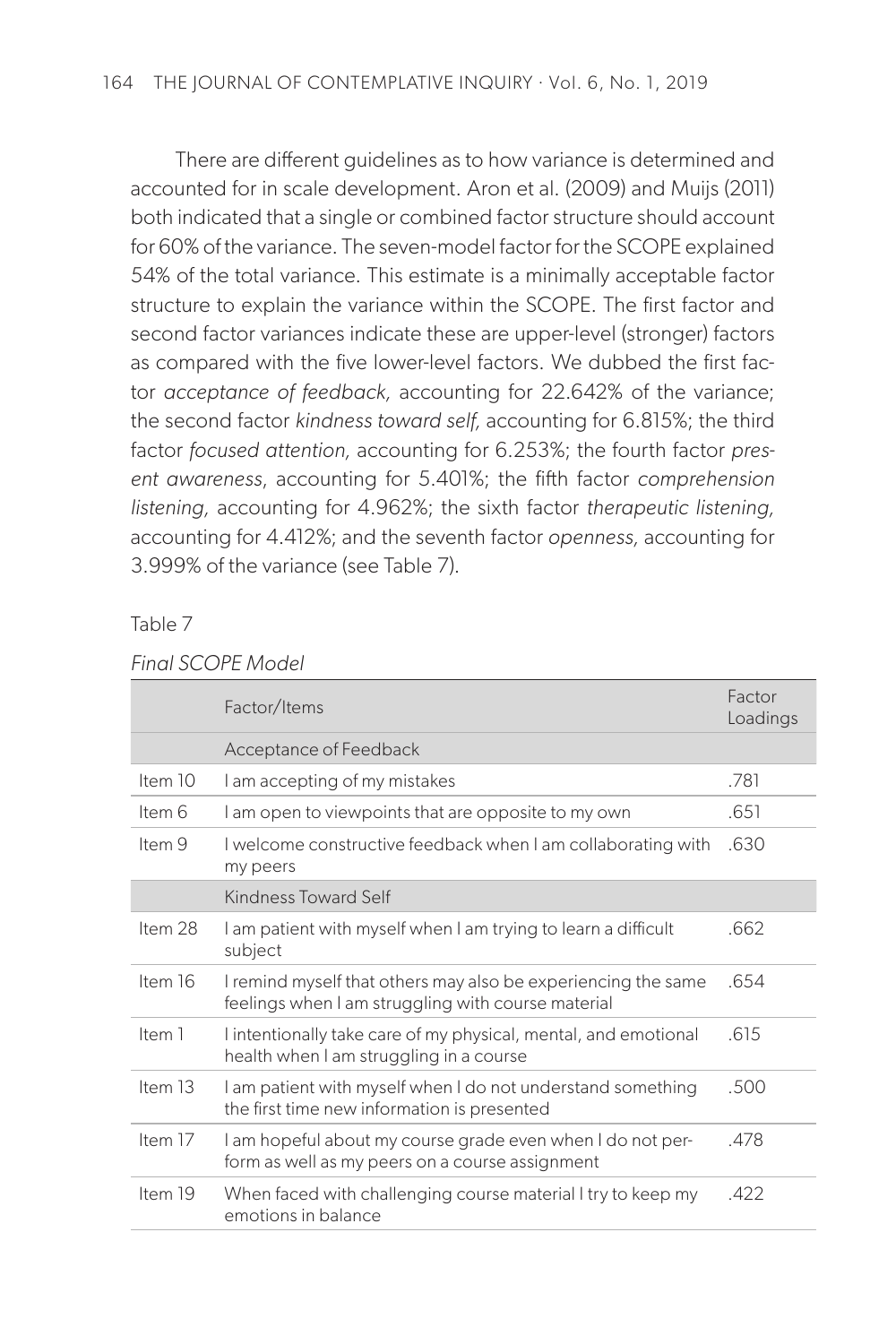|                   | <b>Focused Attention</b>                                                                                  |       |
|-------------------|-----------------------------------------------------------------------------------------------------------|-------|
| Item 27           | In class I am able to focus even when the course content does<br>not interest me                          | .714  |
| Item 26           | I am able to block out distractions while reading assigned<br>course material                             | .660  |
| Item <sub>2</sub> | While listening to course lectures I do not engage in off-task<br>activities                              | .660  |
| Item 29           | I am able to focus on one academic task at a time                                                         | .537  |
| Item 11           | After the course concludes, I find it easy to remember what I<br>have learned                             | .400  |
|                   | <b>Present Awareness</b>                                                                                  |       |
| Item 23           | .700<br>I am able to focus on my current coursework without concen-<br>trating too much on graduation     |       |
| Item <sub>7</sub> | I am confident about my academic future even when I earn<br>grades lower than my expectation              | .596  |
| Item 20           | I am able to be present in my current academic term without<br>worrying about future academic experiences | .482  |
|                   | Comprehension Listening                                                                                   |       |
| Item 4            | In class when I ask a clarifying question, I believe my peers may<br>have the same question               | .663  |
| Item 24           | When I am listening to my peers, I ask questions to better<br>understand their point of view              | .604  |
| Item $30$         | If called upon in class, I am able to repeat the last words of my<br>instructor's lecture                 | .466  |
|                   | Therapeutic Listening                                                                                     |       |
| Item 3            | I recognize how my statements may affect someone's feelings<br>during class discussion                    | .729  |
| Item 15           | I demonstrate support for my peers when they are conducting<br>class presentations                        | .7622 |
| Item 22           | I have focused on positive past academic experiences during<br>my academic journey                        | .442  |
|                   | Openness                                                                                                  |       |
| Item 5            | I focus on learning course content rather than my grade                                                   | .656  |
| Item 25           | I care about how my education will contribute to the common<br>good                                       | .542  |
| Item 14           | I approach course lectures with curiosity and openness                                                    | .448  |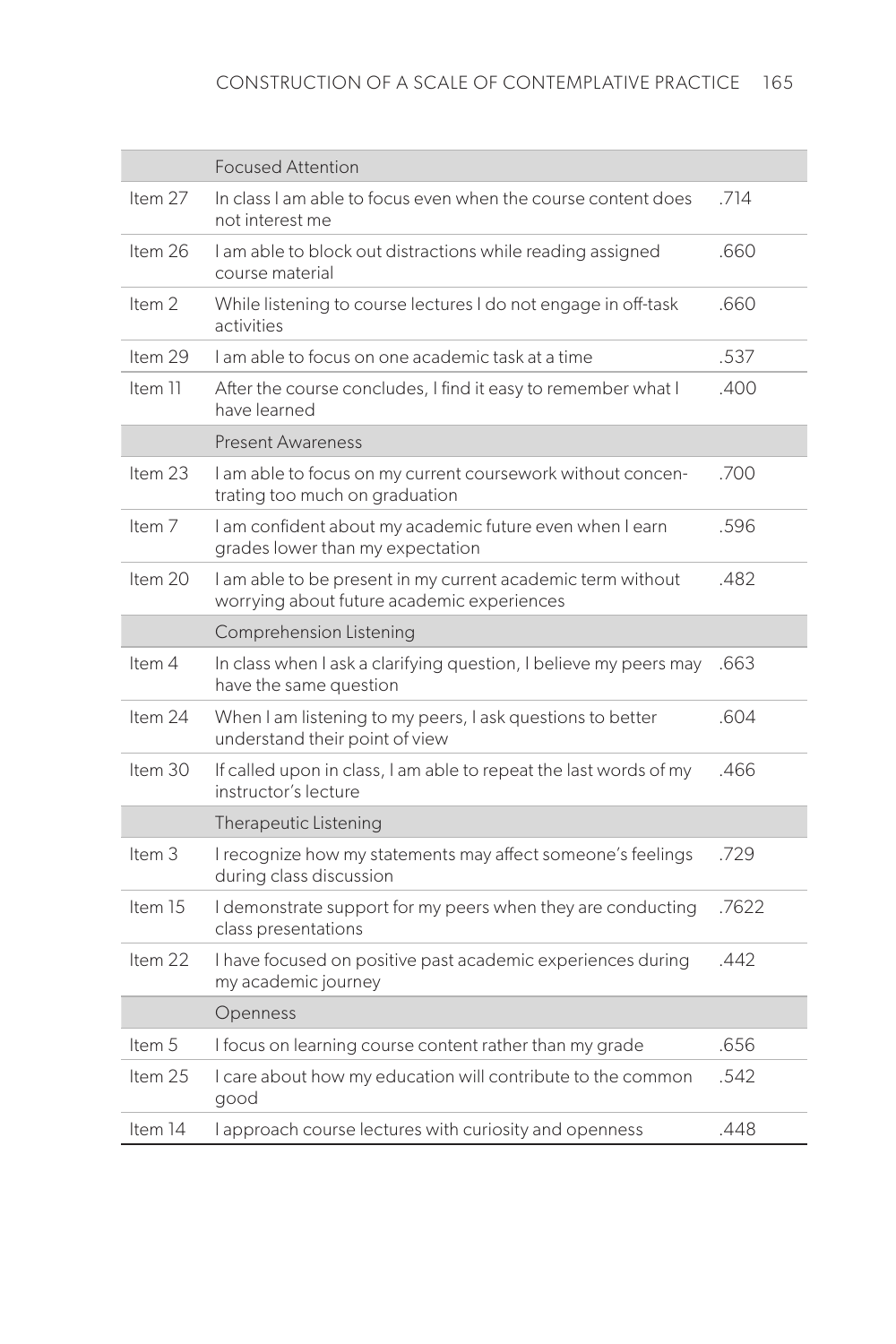As indicated in the literature review, the sub-constructs were hypothesized to be interrelated and together comprise the construct of CP. Components of the sub-constructs' definitions were used to name the potential latent variables that emerged from the final EFA. Factor correlations were examined for a more thorough understanding of the factor structure (see Table 8). As indicated in Table 8, although a seven-factor model structure emerged, a single-factor model may be most appropriate given the high inter-factor correlations which indicate potentially excessive multi-collinearity (and low factor internal reliability, as discussed below). Multi-collinearity indicates that separate factors may not adequately address the construct; rather, the full scale may result in the best interpretation.

| . .<br>× |  |
|----------|--|
|          |  |

#### *Correlations Between Factors*

| Factors        | Factor | Factor<br>$\mathcal{P}$ | Factor<br>3 | Factor<br>$\overline{4}$ | Factor<br>5 | Factor<br>6 | Factor |
|----------------|--------|-------------------------|-------------|--------------------------|-------------|-------------|--------|
|                |        |                         |             |                          |             |             |        |
| 2              | .421   |                         |             |                          |             |             |        |
| 3              | .364   | .396                    |             |                          |             |             |        |
| $\overline{4}$ | .738   | .863                    | .785        |                          |             |             |        |
| 5              | .557   | .824                    | .838        | .971                     |             |             |        |
| 6              | .558   | .765                    | .934        | .963                     | .974        |             |        |
|                | .622   | .770                    | .865        | .985                     | .993        | .987        |        |

# **Internal Consistency**

Internal consistency reflects the degree to which scale items are intercorrelated. The internal consistency of the SCOPE was examined with the final 27 items. The Cronbach's alpha of the total scale SCOPE ( $N = 253$ ) was 0.857, indicating that the full-scale SCOPE possesses good internal consistency. The internal consistencies of the final seven factors were also examined. Three factors indicated an acceptable level (above .6 for research purposes) for three subscales and four factors indicated unacceptable results. The low number of scale items per factor may have influenced the low internal consistency for individual factors (see Table 9).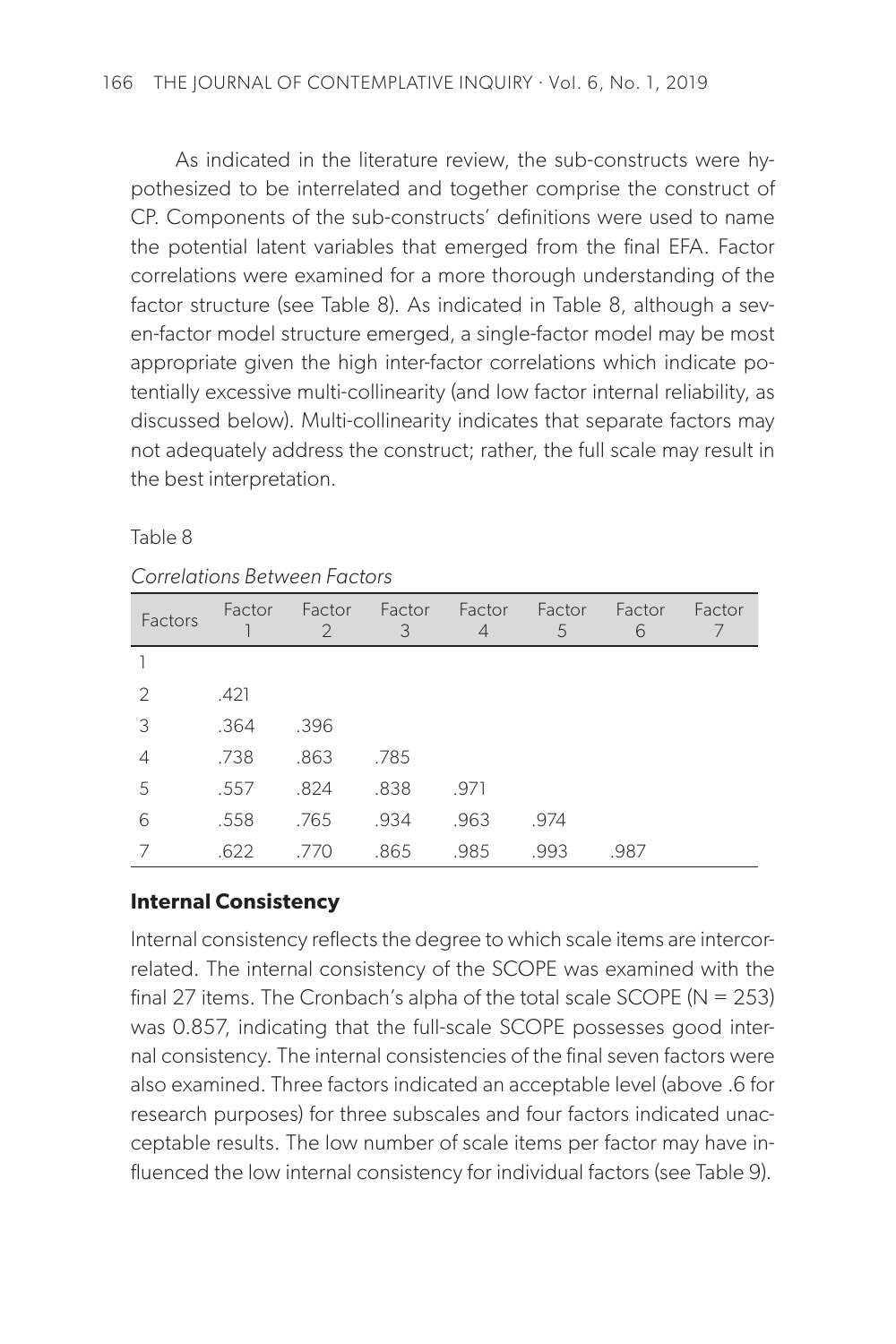| Subscale                        | Items per scale | Cronbach's alpha |
|---------------------------------|-----------------|------------------|
| Acceptance of Feedback          | 3               | 0.658            |
| Kindness Toward Self            | 6               | 0.738            |
| Focused Attention               | 5               | 0.701            |
| <b>Present Moment Attention</b> | 3               | 0.566            |
| Comprehension Listening         | 3               | 0.457            |
| Therapeutic Listening           | 3               | 0.466            |
| penness                         | 3               | 0.424            |

Table 9 *Internal Reliabilities for SCOPE Subscales*

*Temporal stability.* Temporal stability is assessed with the test-retest method (DeVellis, 2012). The total scores between the first and second administration (two weeks apart) were compared with a Pearson's *r* (0.879), indicating strong temporal stability. A two-tailed dependent t-test resulted in a non-significant difference, *t* (26) = 1.454, *p* =.158, indicating that the mean difference remained stable (see Table 10).

#### Table 10

*Item Means, Mean Difference, and Standard Deviations for Test-retest (N = 27)*

| Scale  | Mean   | Mean Difference | Standard Deviation |
|--------|--------|-----------------|--------------------|
| Time 1 | 3.8007 | . 0748          | .48148             |
| Time 2 | 37259  |                 | .54065             |

The final EFA left the SCOPE with 27 items, with a total score range of 61 to 135. Based on the final scale, the 253 participants' mean score was 103, with a standard deviation of 10.98, a mode of 99, and a median of 103. A score of 98 on the SCOPE placed an individual in the 25th percentile, a score of 103 in the 50th percentile, and a score of 110 in the 75th percentile. Therefore, respondents who scored below 98 may be considered as having lower CP, and those who scored 110 or above may be considered as having higher CP.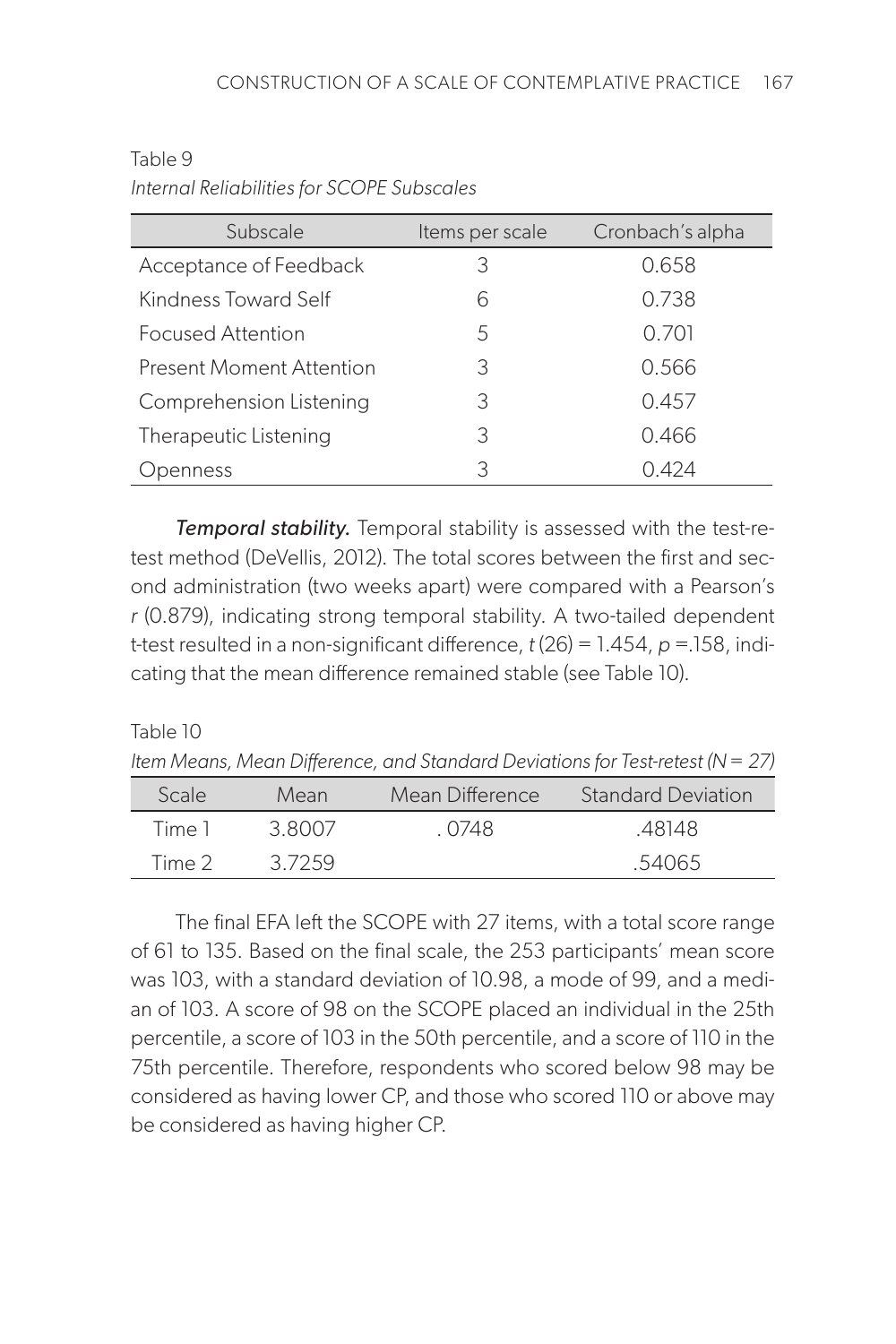# **DISCUSSION**

We introduced background and theoretical premises regarding the potential importance for examining CP. Based on this premise we created a measure we dubbed the SCOPE to attempt to advance our understanding of the CP construct. A two-phased approach was outlined regarding the development of the scale: (a) SCOPE construction, and (b) SCOPE data collection and analyses. The following is a discussion of the results and implications of the exploratory study.

# **Validity**

Whereas there are theoretical reasons provided in the literature suggesting that CP aligns with mindfulness, listening competency, and self-compassion constructs, these alignments have not been empirically evaluated. The SCOPE was reviewed by a panel of six experts in assessment, scale development, and CP. Although an expert panel was used for this study, recommendations include further investigation in the operationalization of key terms and item pool review due to the hypothesized interrelated nature of the construct. To date, universally agreed-upon definitions specific to CP are lacking and empirically supported evidence is needed given these multiple views. Future research is warranted regarding the content validity of the SCOPE.

The assumption for Phase Two was that three SCOPE factors would emerge and theoretically mirror the sub-constructs of CP's working definition. However, a seven-model factor was found through the EFA process. We dubbed the factors within consideration of the CP construct without consultation of an expert panel. That said, professional bias likely impacted the outcome of the factor-naming process.

According to the literature, 60% of the variance should be accounted for in the factor structure. In total, the seven-factor model explained 54% of the variance. This estimate is a minimally acceptable factor structure to explain the variance within the SCOPE. In the social sciences, where concepts may be understood as multifaceted and less precise regarding measurement, it is common to consider a solution that accounts for less than 60% of the total variance as satisfactory.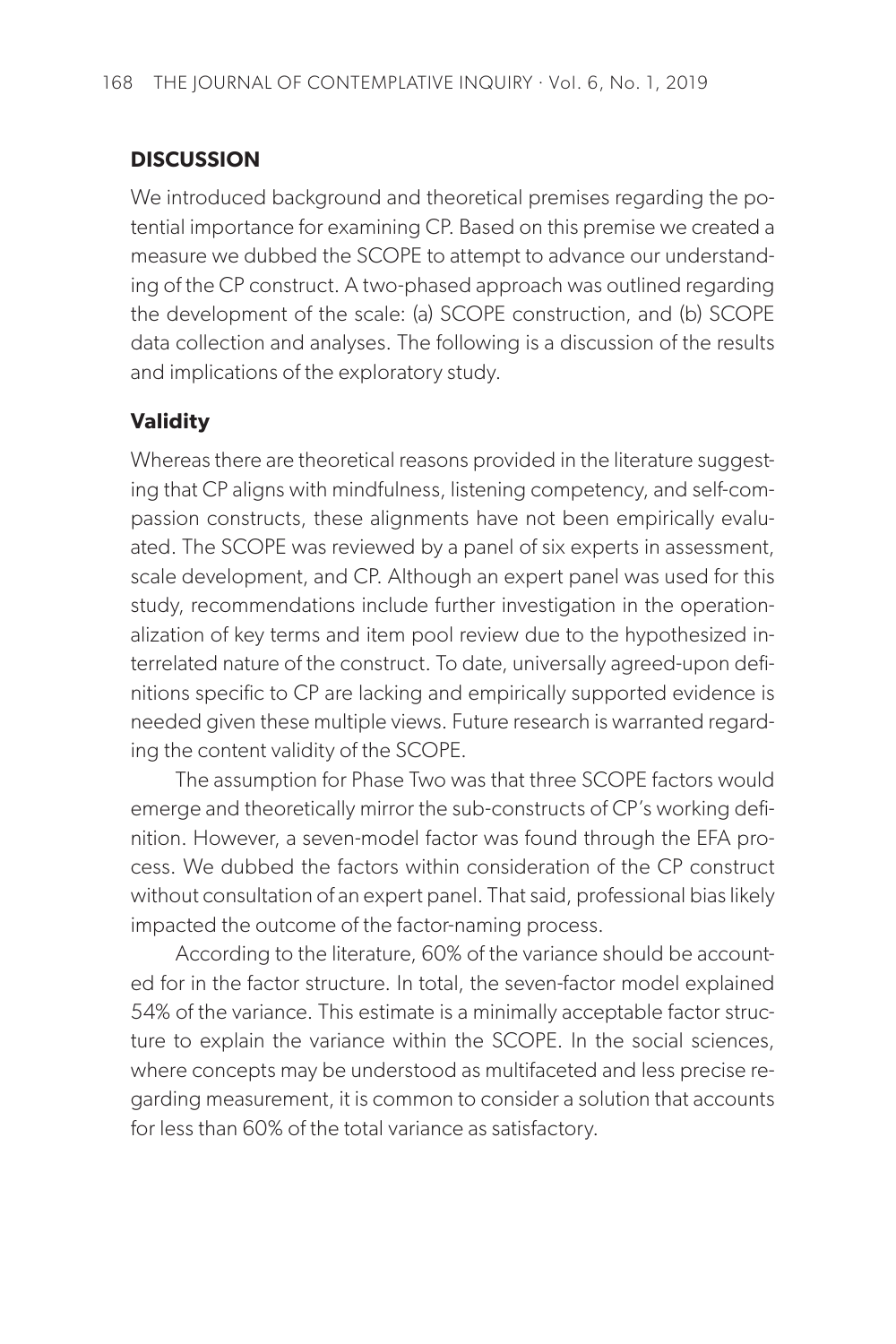When conducting factor analysis, it is desired that each identified factor has a minimum of three items with high loadings where each item only loads on one factor and that each factor accounts for its own amount of the variance. The results indicated that several variables loaded on one or more factors. Consequently, items with multiple loadings with lower associations were considered for other factors to make theoretical sense. After the factors were found, correlations between the seven-factors were examined and most of the factors were strongly correlated. This finding may indicate that CP, within our current abilities to measure it, may be best interpreted as a unitary construct. Future research is warranted regarding the construct validation of the SCOPE.

### **Reliability**

The total scale internal consistency and temporal stability indicated the SCOPE possesses good reliability. The small number of items per factor likely influenced the low internal consistency for individual factors. The results of the dependent *t*-test indicates there was no mean difference in the test-retest result, which further indicates the SCOPE possesses strong temporal stability, although the analysis was based on a small, limited sample.

#### **Limitations and Future Implications**

There are several limitations in this exploratory study of the SCOPE. The first limitation pertains to using a population of convenience when norming a new instrument. We recruited a population of convenience that resulted in more females (82.2%) than males (although that may be representative of the education profession population), a sub-sample that self-identified as European American (38.3%), and a large sub-sample that self-identified as attending a private university/college (68%). When establishing preliminary norms, it is suggested to recruit a representative population to ensure the most accurate results. Further examination is warranted to sample a more diverse population for future studies of the SCOPE. Relatedly, although the temporal stability results were acceptable and strong, a larger, more representative sample should be gathered to strengthen conclusions regarding temporal stability.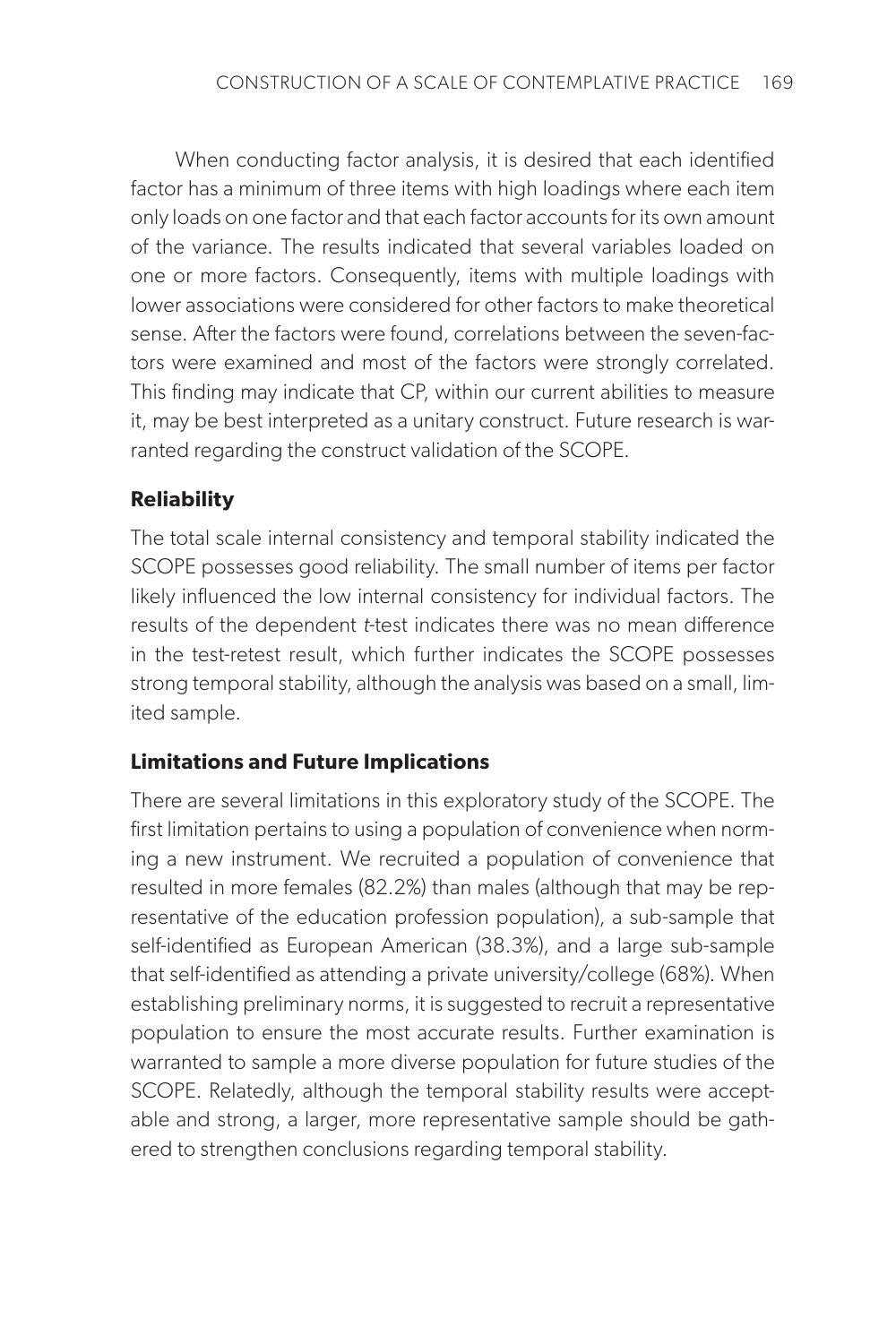Similarly to most studies that rely on self-reported data, the second limitation relates to participants' potential predispositions to respond in a socially desirable manner on self-reported measures (Fisher & Katz, 2000). Potential extraneous variables (e.g., self-expectations) may have influenced how respondents answered the scale items. The range of the SCOPE scores resulted in restricted variability, as they were not evenly spread and were skewed toward higher scores. Researchers may consider investigating a more diverse participant population to broaden the range of responses and to investigate the potential relationship of the SCOPE with social-desirability biases.

The third limitation is specific to item pool selection. Given the findings, further investigation on the most theoretically meaningful factor structure is encouraged. Researchers may consider investigating a single-factor structure to better understand the construct of CP. It is recommended that items with multiple-factor loadings be removed for future item pool investigation. Moreover, it may be helpful to extract factors reflecting poor reliability results. Future research with a smaller item set may inform future scale development and/or advance the SCOPE to the next validation stage. However, scale construction is an imprecise science and some latent variables and relative constructs such as CP, albeit hypothesized, may not be distinguishable via quantitative methods such as factor analysis.

The next limitation pertains to the lack of criterion-related validity. Our exploratory study did not include a validated criterion (e.g., another scale) to indicate the degree to which the SCOPE measured the stated construct. It is recommended that researchers explore criterion-related validity in the areas of concurrent and divergent validity. Concurrent validity may be investigated by correlating the SCOPE with similar instruments (e.g., a mindfulness scale). Divergent validity may be examined by comparing the SCOPE with scales opposite in meaning (e.g., an impulsive behavior scale). Further investigation with consideration to criterion-related validity is recommended to provide empirical evidence regarding the hypothesized inter-connected nature among sub-constructs outlined in the working definition.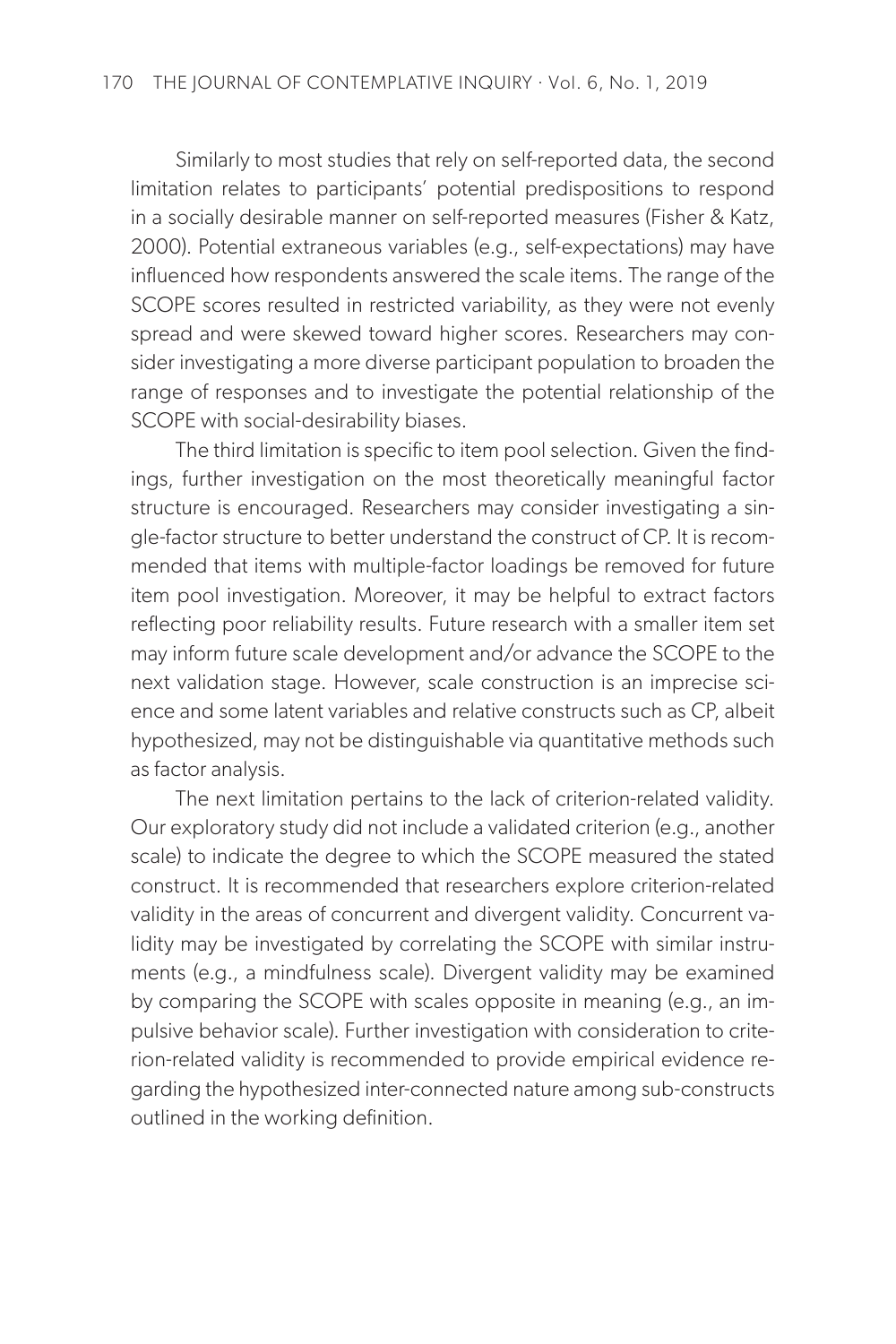# **CONCLUSION**

Contemplative practice is in its early stages of empirical investigation and warrants further hypothesis testing to explore its validity as to whether it is a concept worthy of exploration. The purpose of this study was to create a cohesive measure of the theoretical components of contemplative practice in response to a potential gap in the literature as it relates to scale development. A review of the literature revealed no empirical study specific to scale construction related to CP as a combined construct. Our findings indicated that, as measured, CP at present may be a unitary construct from a quantitative view, rather than a multiple-factor construct as put forth from the qualitative research. The SCOPE may further the field of CP in quantitative research and was constructed with the intention of contributing to this line of inquiry. The full-scale SCOPE evidenced good internal consistency and strong temporal stability. Further inquiry is recommended specific to the operationalization of CP for construct validity research, given our conclusion that CP at present may be best quantified as a unitary construct within our measurement limitations. Future research on the SCOPE also should include norming of the instrument with a more diverse sample of respondents. All that said, we offer this study as a baseline for further investigation of CP. We invite feedback and debate on the SCOPE to advance our understanding of contemplative practice as a potentially important construct.

# **ACKNOWLEDGMENTS**

We would like to acknowledge the reviewers' contributions during the double-blind review process. We appreciate their thorough comments and suggestions, which helped to strengthen the article.

# **REFERENCES**

- Aron, A., Aron, E. N., & Coups, E. (2009). *Statistics for psychology (5th ed.)*. Upper Saddle River, NJ: Pearson Publishing.
- Bagshaw, J. L. (2014). *Contemplative pedagogy and student success: A mixed methods research study* (Doctoral dissertation). Retrieved from ProQuest Digital Dissertations. (AAT No. 3610057)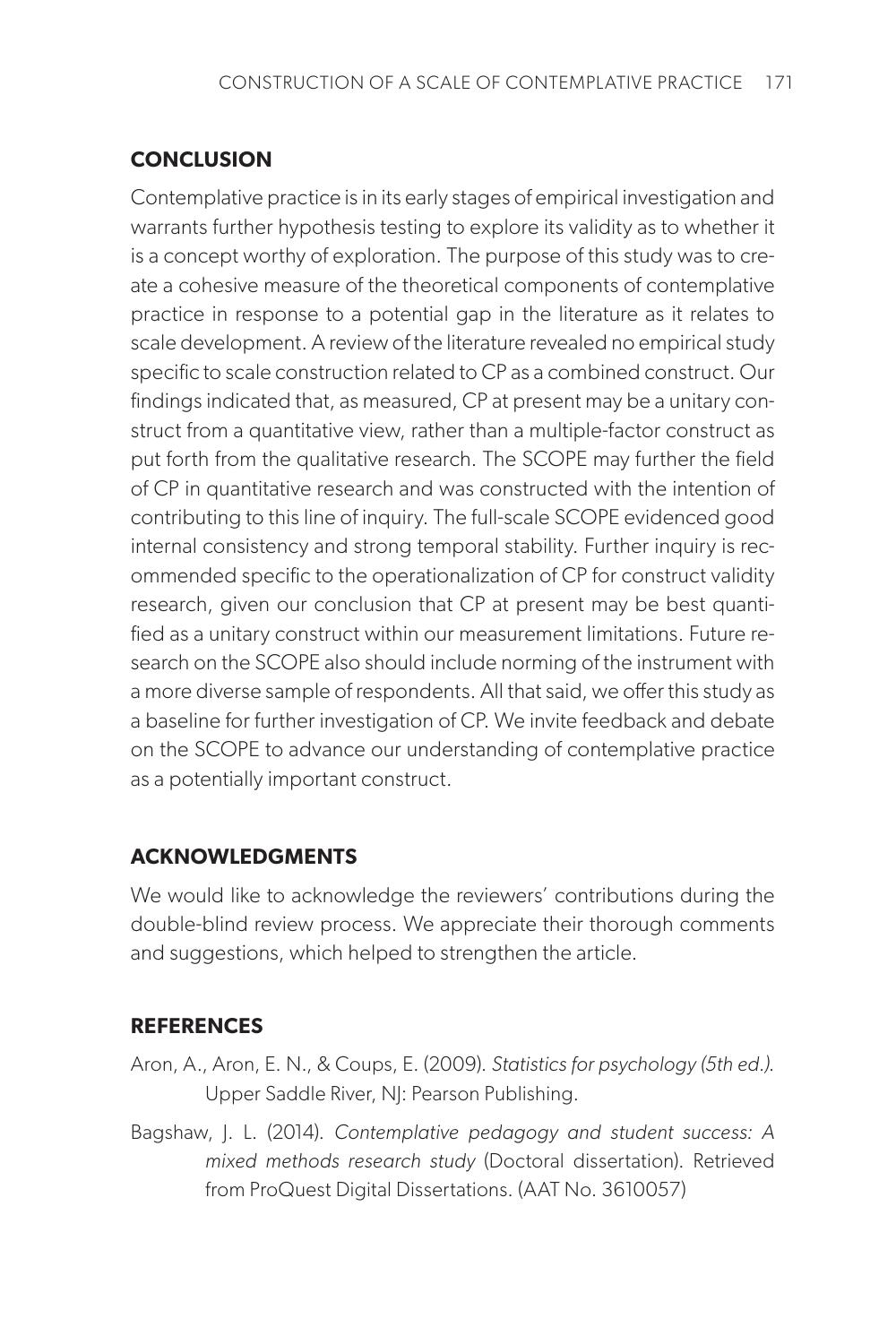- Barbezat, D., & Bush, M. (2014). *Contemplative practices in higher education.* San Francisco, CA: Jossey-Bass.
- Barrington, E. (2004). Teaching to student diversity in higher education: How multiple intelligence theory can help. *Teaching in Higher Education, 9*(4), 421–434. <https://doi.org/10.1080/1356251042000252363>
- Beer, L. E. (2010). Contemplative administration: Transforming the workplace culture of higher education. *Innovative Higher Education, 35*(4), 217–231. <https://doi.org/10.1007/s10755-010-9146-8>
- Brady, M. (2009). *Right listening: Contemplative practices for fostering kindness and compassion.* Langley, WA: Paideia.
- Brown, K. W., & Ryan, R. M. (2003). The benefits of being present: Mindfulness and its role in psychological well-being. *Journal of Personality and Social Psychology, 84*, 822–848. [https://doi.](https://doi.org/10.1037/0022-3514.84.4.822) [org/10.1037/0022-3514.84.4.822](https://doi.org/10.1037/0022-3514.84.4.822)
- Chadwick, P., Hember, M., Symes, J., Peters, E., Kuipers, E., & Dagnan, D. (2008). Responding mindfully to unpleasant thoughts and images: Reliability and validity of the Southampton Mindfulness Questionnaire (SMQ). *British Journal of Clinical Psychology, 47*(4), 451–455. <https://doi.org/10.1348/014466508X314891>
- Chang, L. (1994). A psychometric evaluation of 4-point and 6-point Likerttype scales in relation to reliability and validity. *Applied Psychological Measurement, 18*(3), 205–215.
- Cherniss, C., Extein, M., Goleman, D., & Weissberg, R. P. (2006). Emotional intelligence: What does the research really indicate? *Educational Psychologist, 41*(4), 239–245.
- Christensen, C. M., & Eyring, H. J. (2011). *The innovative university: Changing the DNA of higher education from the inside out.* San Francisco, CA: Jossey-Bass.
- Conte, J. M. (2005). A review and critique of emotional intelligence measures. Journal of Organizational Behavior, 26, 433-440. [https://](https://doi.org/10.1002/job.310) [doi.org/10.1002/job.310](https://doi.org/10.1002/job.310)
- DeVellis, R. F. (2012). *Scale development: Theory and applications (4th ed.)*. Los Angeles, CA: SAGE Publications.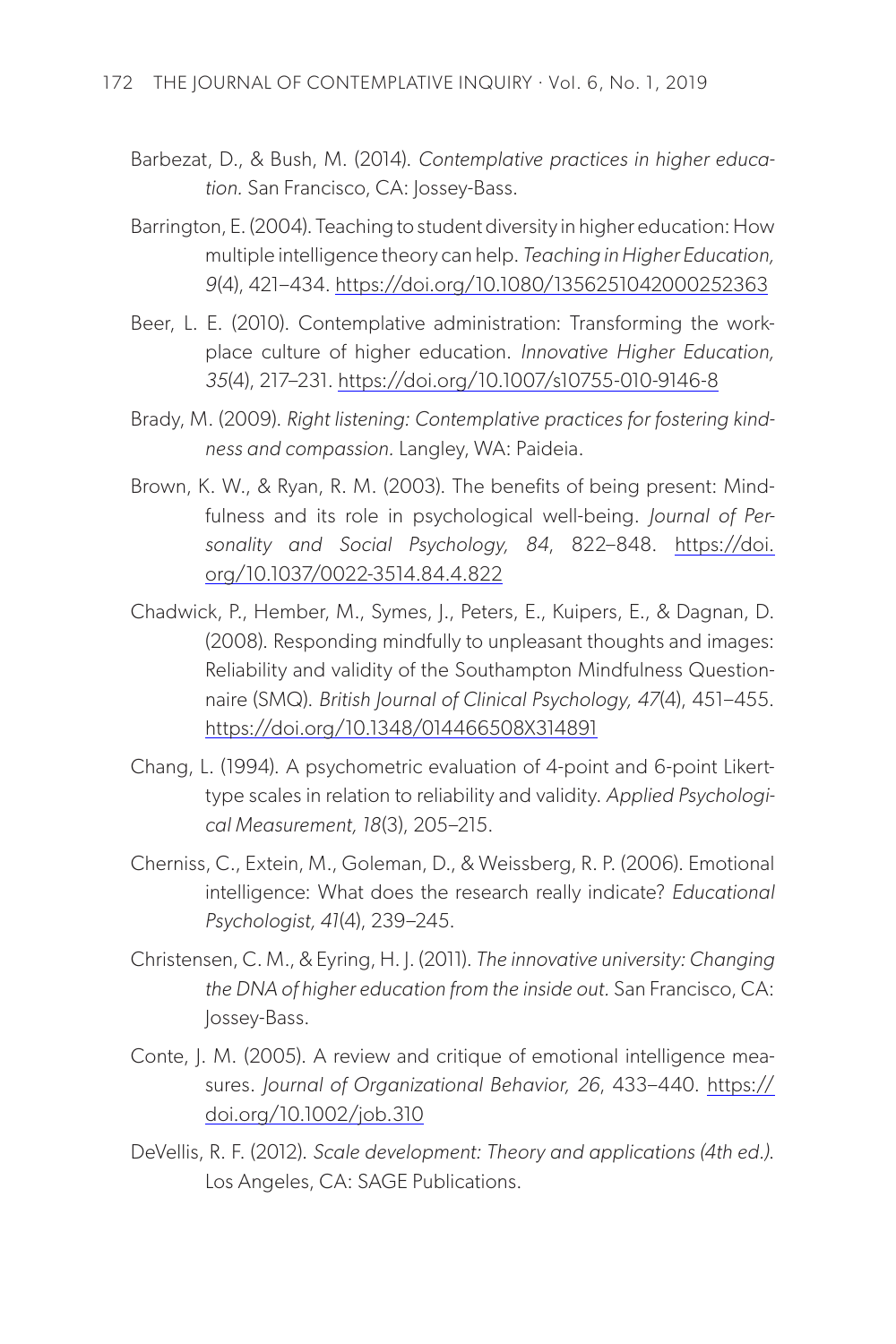- Ford, W. S. Z., Wolvin, A. D., & Chung, S. (2000). Students' self-perceived listening competencies in the basic speech communication course. *International Journal of Listening, 14*(1), 1–13. [https://doi.org/10.108](https://doi.org/10.1080/10904018.2000.10499032) [0/10904018.2000.10499032](https://doi.org/10.1080/10904018.2000.10499032)
- Gardner, H. (1983). *Frames of mind: The theory of multiple intelligences.* New York, NY: Basic Books.
- Gardner, H. (1993). *Multiple intelligences: The theory in practice.* New York, NY: Basic.
- Goleman, D. (2006). Emotional intelligence. New York, NY: Random House.
- Goleman, D., Langer, E., David, S., & Congleton, C. (2017). *Mindfulness.*  HBR emotional intelligence series. Boston, MA: Harvard Business Review Press.
- Hammerle, M. (2015). *Conceptualizing contemplative practice as pedagogy: Approaches to mindful inquiry in higher education.* (Doctoral dissertation). Retrieved from ProQuest Digital Dissertations. (AAT No. 3688837)
- Helber, C., Zook, N. A., & Immergut, M. (2012). Meditation in higher education: Does it enhance cognition? *Innovative Higher Education, 37*(5), 349–358. <https://doi.org/10.1007/s10755-012-9217-0>
- Im, S. (2010). *Contemplative teachers' practical knowledge: Towards holistic teacher education* (Doctoral dissertation). Retrieved from ProQuest Digital Dissertations. (AAT No. NR73104)
- Kemeny, M. E., Foltz, C., Cavanagh, J. F., Cullen, M., Giese-Davis, J., Jennings, P., & Ekman, P. (2012). Contemplative/emotion training reduces negative emotional behavior and promotes prosocial responses. *Emotion, 12*(2), 338–350.<https://doi.org/10.1037/a0026118>
- Miller, J. P., & Nozawa, A. (2012). Contemplative practices in teacher education. *Education for Meaning and Social Justice, 18*(1), 42–48.
- Muijs, D. (2011). *Doing quantitative research in education with SPSS* (2nd ed.). Thousand Oaks, CA: SAGE Publishing.
- Neff, K. D. (2003a). Self-compassion: An alternative conceptualization of a healthy attitude toward oneself. *Self and Identity, 2*, 85–102. <https://doi.org/10.1080/15298860390129863>